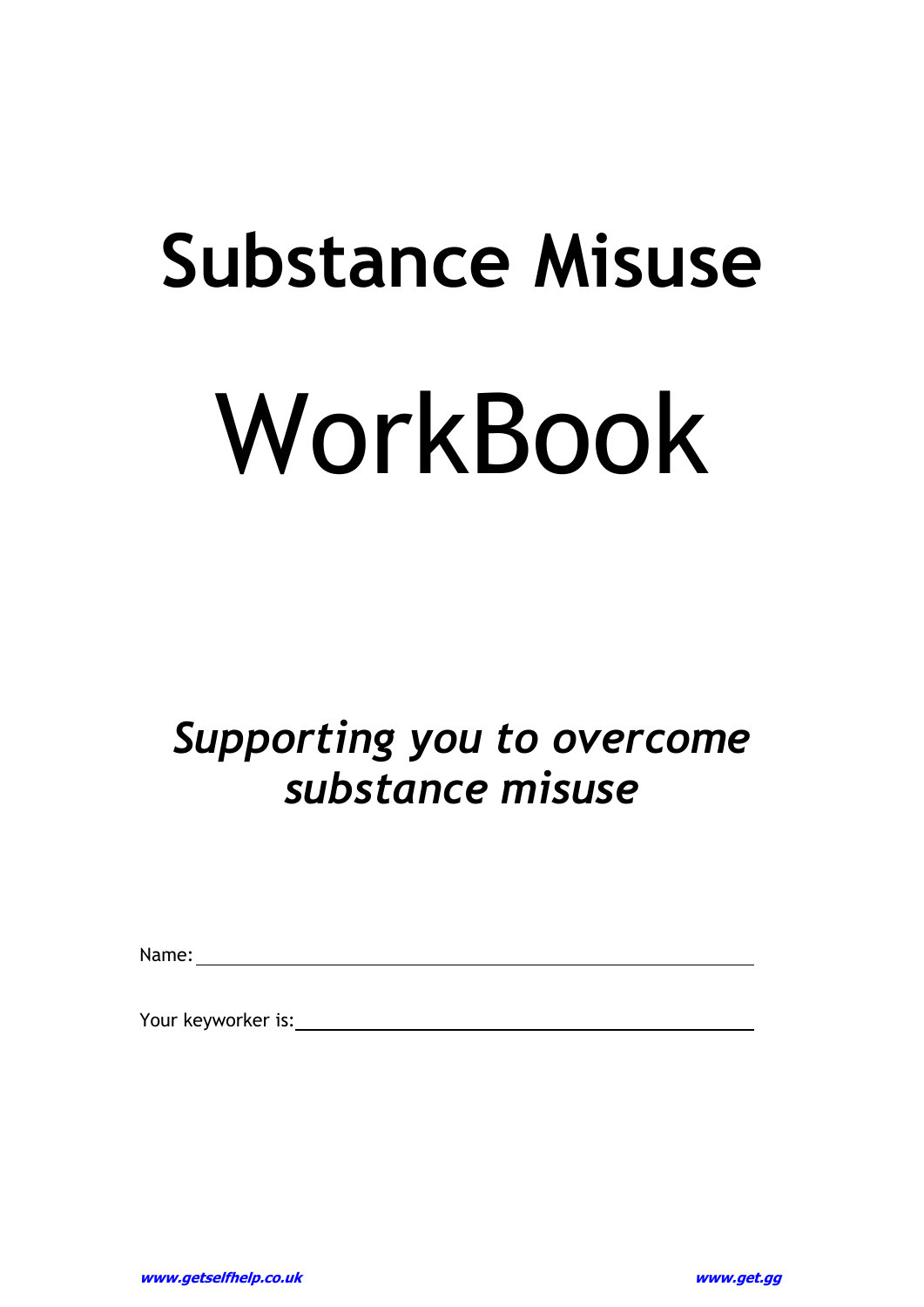| <b>Section</b>                   | Page           |
|----------------------------------|----------------|
| How do I use this WorkBook?      | 1              |
| What's the problem?              | $\overline{2}$ |
| Keeping a record                 | $\overline{3}$ |
| Substance Diary                  | 4-6            |
| What do I get out of it?         | $7 - 8$        |
| Am I ready for change?           | $9 - 10$       |
| How to reduce your substance use | 11             |
| How do I stop?                   | 12             |
| How do I stay stopped?           | $13 - 14$      |
| Avoidance of risks & triggers    | $15 - 16$      |
| The crossroads                   | $17 - 18$      |
| Coping with cravings             | 19             |
| Breaking the associations        | <b>20</b>      |
| <b>Emotional roller-coaster</b>  | $21 - 22$      |
| Managing anxiety                 | $23 - 26$      |
| <b>Problem Solving</b>           | 27-28          |
| Relaxation                       | $29 - 32$      |
| Sleep                            | $33 - 34$      |
| Self-Esteem                      | $35 - 38$      |
| Unmet needs do you have any?     | $39 - 42$      |
| Life Goals                       | 43             |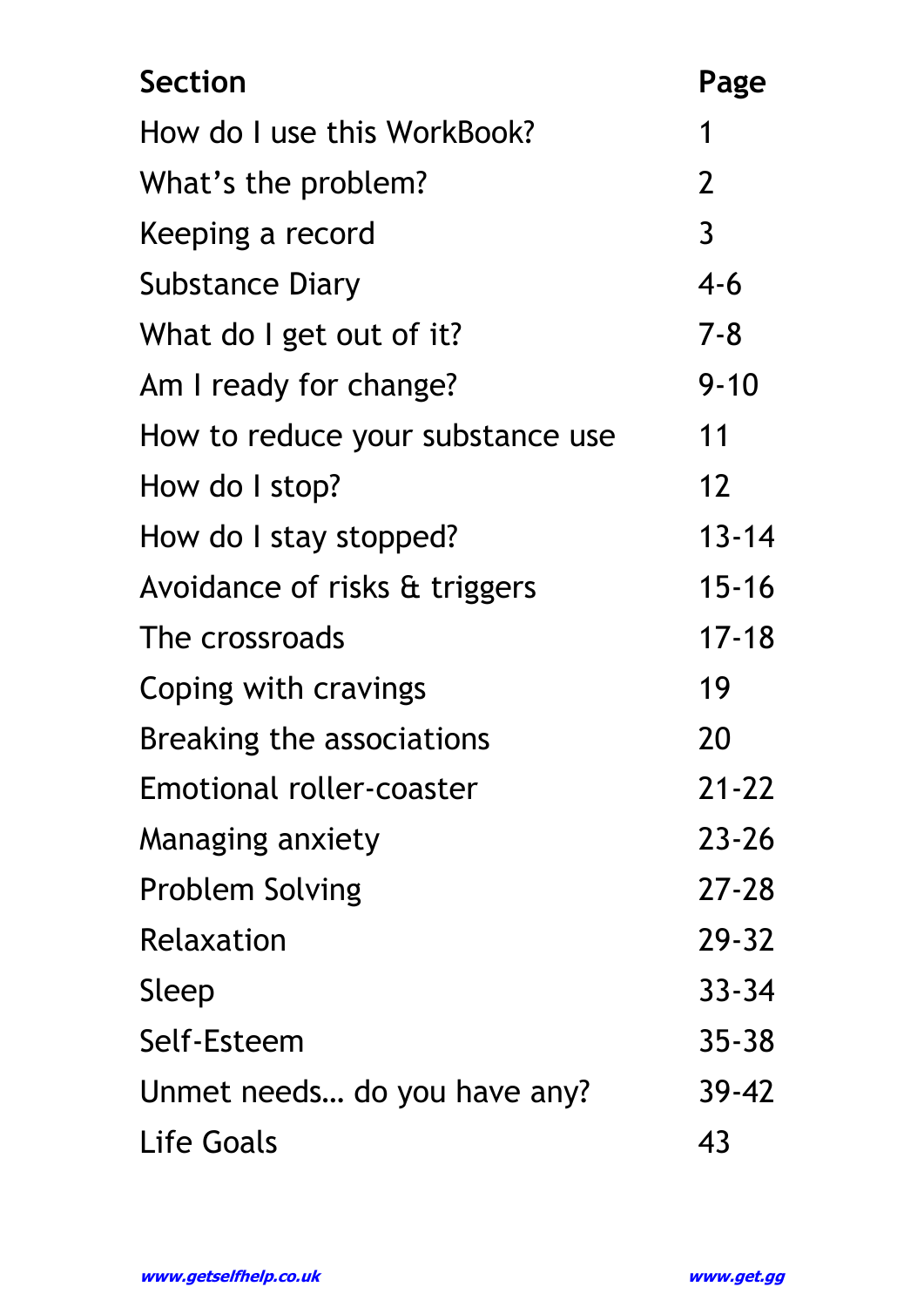## How do I use this workbook?

This booklet has been written to help and support people who attend CDAT.

We have tried to cover the main areas that people may need advice/help with. However you will have a named keyworker and you may speak to them whenever you need to.

The booklet contains information and general advice as well as exercises intended to get you thinking. Some parts of the booklet are designed to be taken away and completed on your own, others parts, you may wish to do together with your keyworker.

It has been divided into separate sections and designed so that you can dip in and out of the parts depending on what it relevant to you at the time.

*Many people use alcohol and other substances to celebrate,* 

*relax or to feel better when they are bored, lonely or unhappy.* 

*Other people believe that substance use relieves the symptoms* 

*of mental health problems. Alcohol and other substances* 

*however, generally don't make people feel better in the long* 

*run and the results can be very harmful when substance use gets* 

*out of control.* 

 $\overline{a}$ 

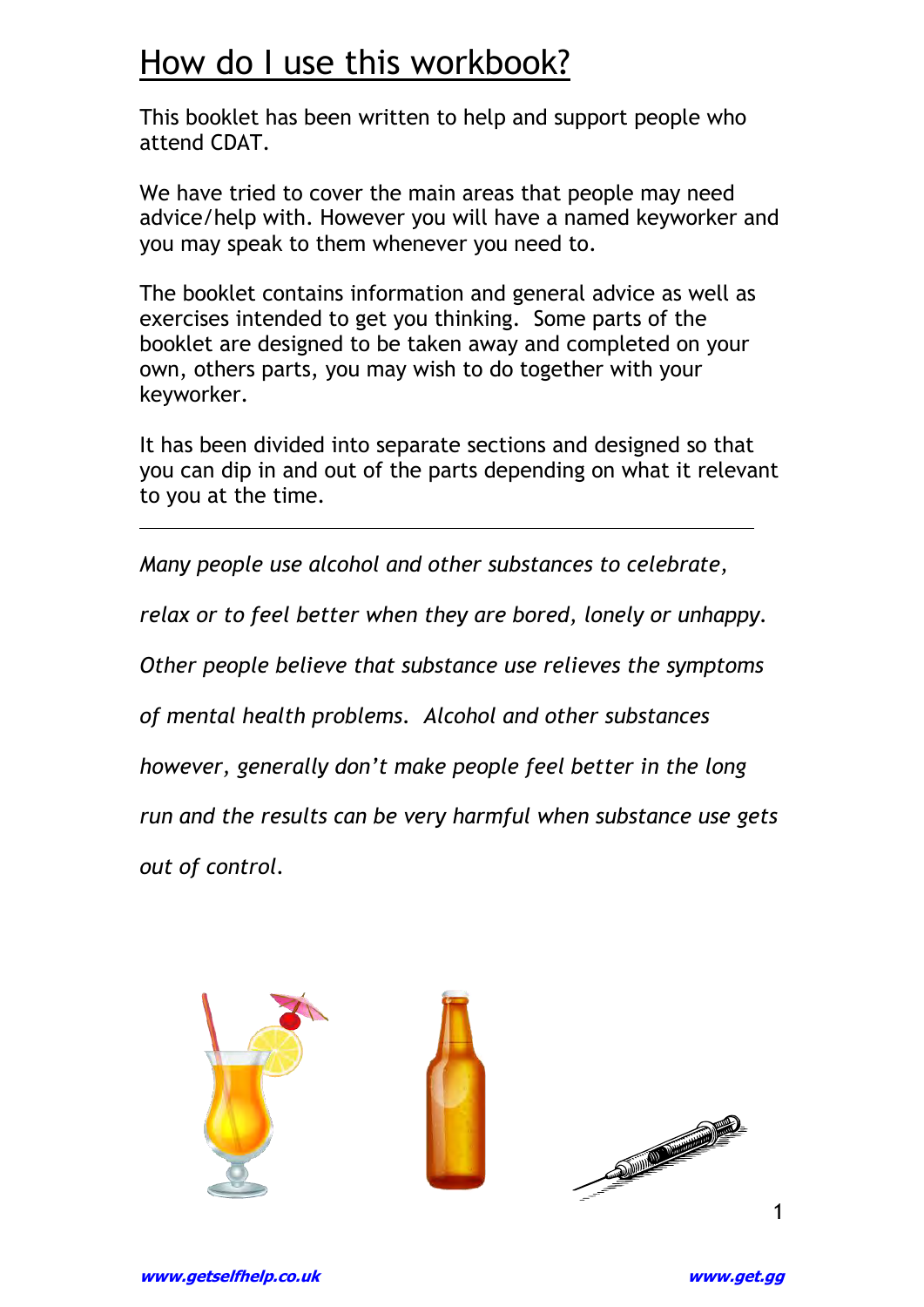## What's the problem?



Can you say yes to any of the above?

If so, you may need to think about reducing or stopping.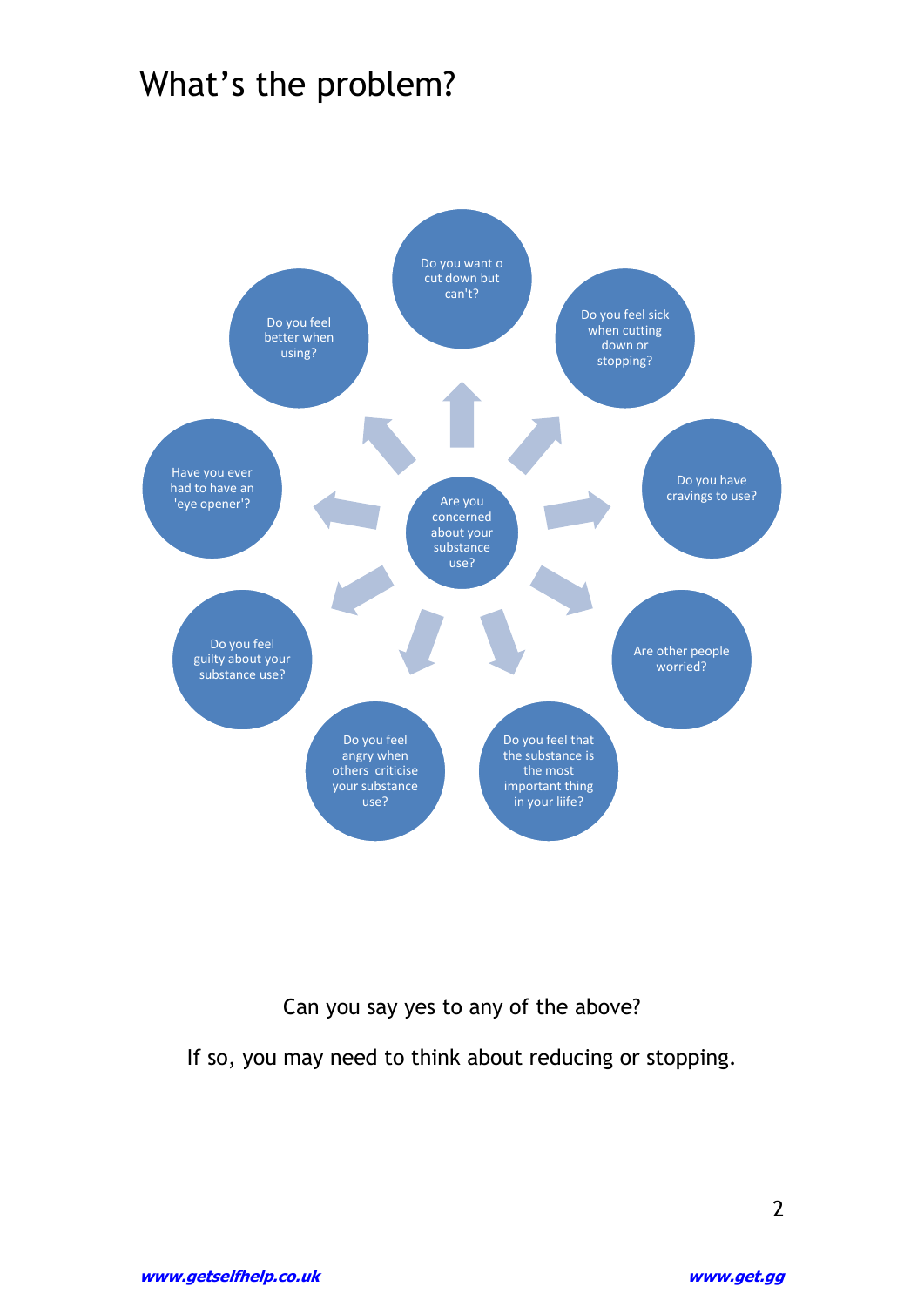## Keeping a record

People may be drinking alcohol or taking other substances but do not really know exactly how much they are using and when. It is important to keep a record of how much you are drinking or 'using' so that you can see which substances are a problem, when you use them, how much you are actually spending and how you are feeling when you use them.

Over the page you will find a 'Substance Diary'. You can agree with your keyworker about how long you should complete the diary – this may be for a few days or a few weeks. Here, you have enough to complete 7 days worth but you can get more blank copies of the diary from your keyworker if you need it.

See if it reveals anything you didn't know!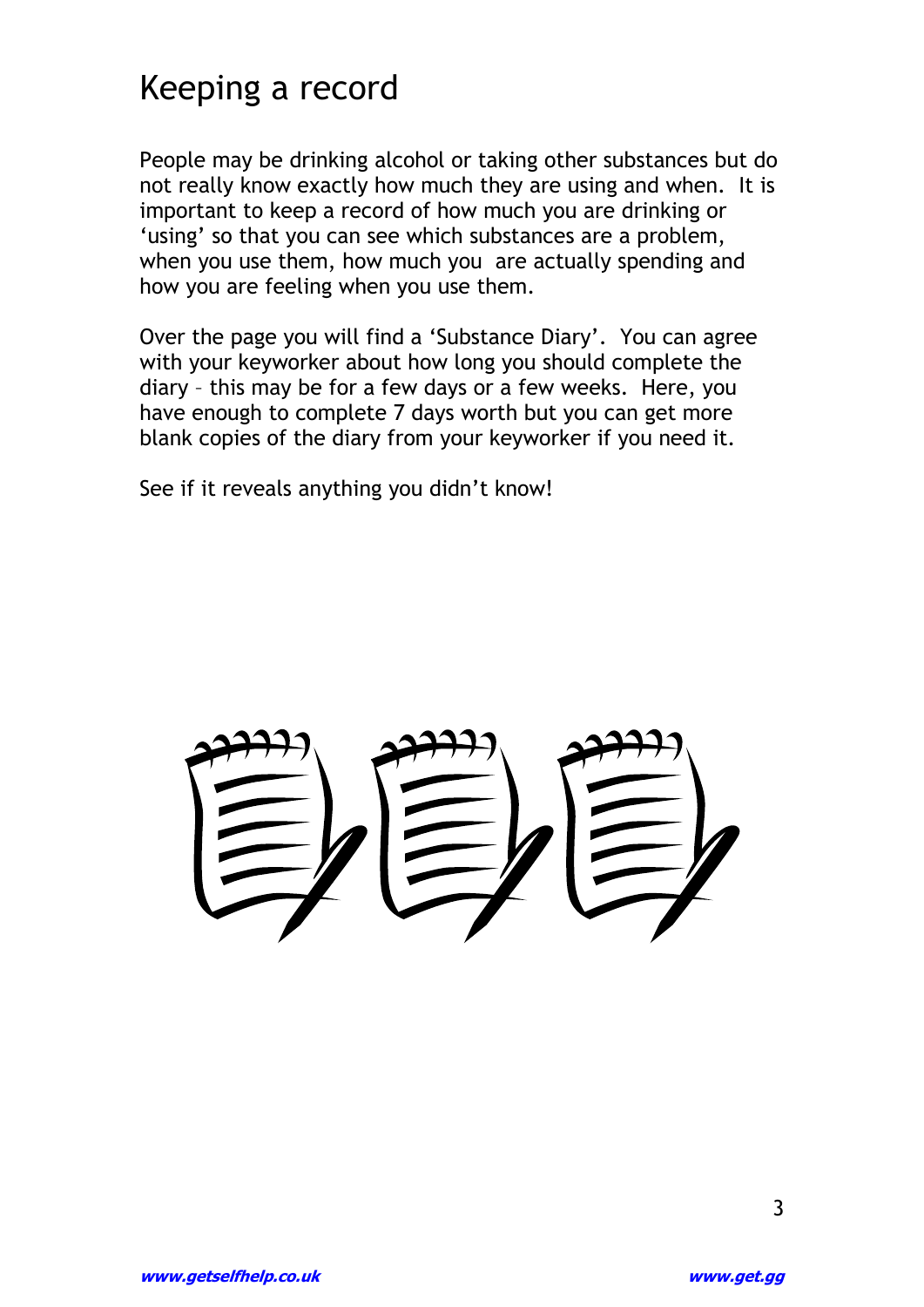# **Substance Diary**

| Day:         | What were you doing? Where?<br>Who were you with? How did<br>you feel? | Substance taken | Amount |
|--------------|------------------------------------------------------------------------|-----------------|--------|
| Morning      |                                                                        |                 |        |
|              |                                                                        |                 |        |
|              |                                                                        |                 |        |
| Afternoon    |                                                                        |                 |        |
|              |                                                                        |                 |        |
|              |                                                                        |                 |        |
|              |                                                                        |                 |        |
| <b>Night</b> |                                                                        |                 |        |
|              |                                                                        |                 |        |
|              |                                                                        |                 |        |
| Day:         |                                                                        | Substance taken | Amount |
|              | What were you doing? Where?<br>Who were you with? How did<br>you feel? |                 |        |
| Morning      |                                                                        |                 |        |
|              |                                                                        |                 |        |
|              |                                                                        |                 |        |
| Afternoon    |                                                                        |                 |        |
|              |                                                                        |                 |        |
|              |                                                                        |                 |        |
|              |                                                                        |                 |        |
| Night        |                                                                        |                 |        |
|              |                                                                        |                 |        |
|              |                                                                        |                 |        |
| Day:         |                                                                        | Substance taken | Amount |
|              | What were you doing? Where?<br>Who were you with? How did<br>you feel? |                 |        |
| Morning      |                                                                        |                 |        |
|              |                                                                        |                 |        |
|              |                                                                        |                 |        |
| Afternoon    |                                                                        |                 |        |
|              |                                                                        |                 |        |
|              |                                                                        |                 |        |
|              |                                                                        |                 |        |
| Night        |                                                                        |                 |        |
|              |                                                                        |                 |        |
|              |                                                                        |                 |        |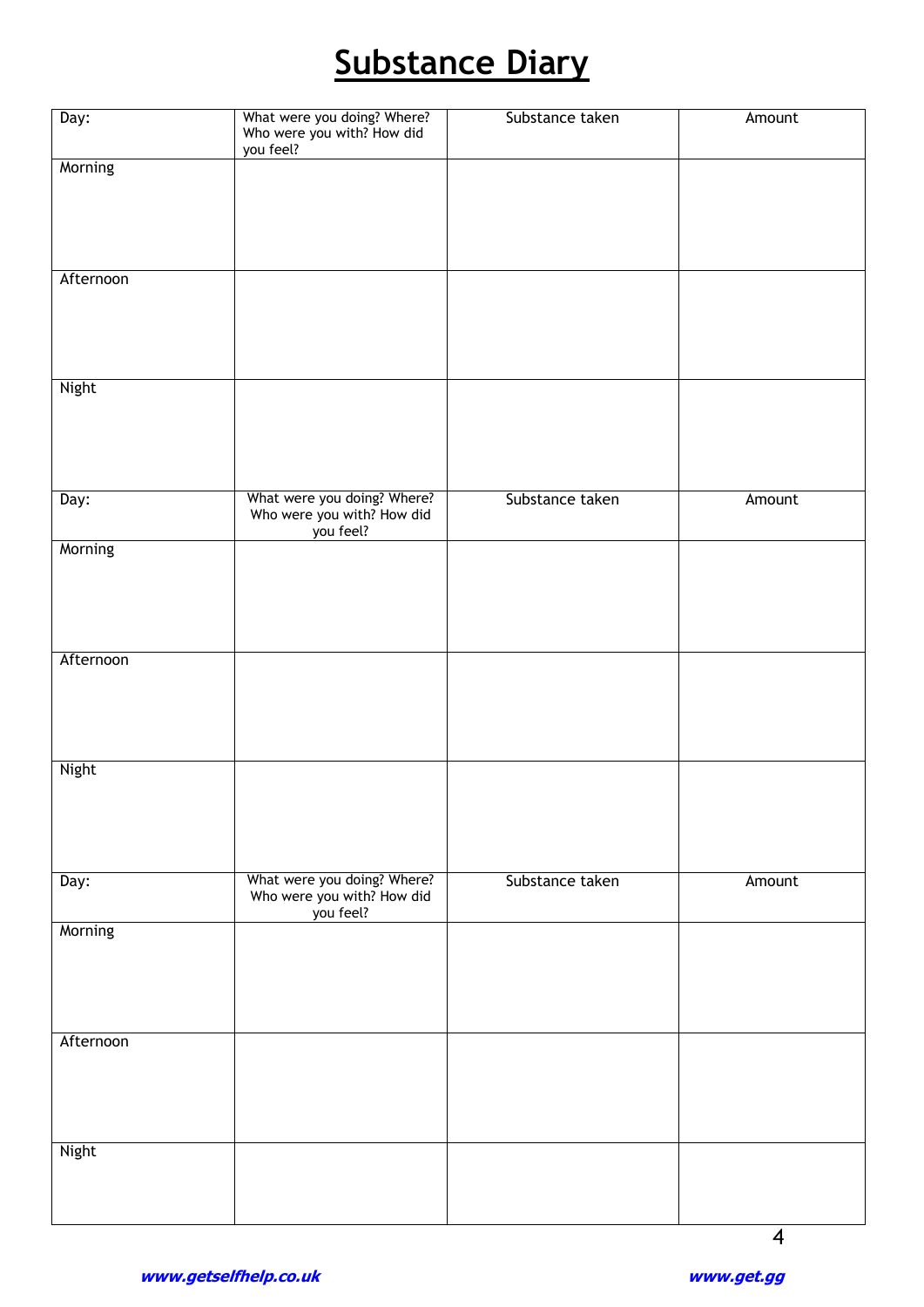| Day:      | What were you doing? Where?<br>Who were you with? How did<br>you feel? | Substance taken | Amount |
|-----------|------------------------------------------------------------------------|-----------------|--------|
| Morning   |                                                                        |                 |        |
|           |                                                                        |                 |        |
| Afternoon |                                                                        |                 |        |
|           |                                                                        |                 |        |
| Night     |                                                                        |                 |        |
|           |                                                                        |                 |        |
| Day:      | What were you doing? Where?<br>Who were you with? How did<br>you feel? | Substance taken | Amount |
| Morning   |                                                                        |                 |        |
|           |                                                                        |                 |        |
| Afternoon |                                                                        |                 |        |
|           |                                                                        |                 |        |
| Night     |                                                                        |                 |        |
|           |                                                                        |                 |        |
| Day:      | What were you doing? Where?<br>Who were you with? How did<br>you feel? | Substance taken | Amount |
| Morning   |                                                                        |                 |        |
|           |                                                                        |                 |        |
| Afternoon |                                                                        |                 |        |
|           |                                                                        |                 |        |
| Night     |                                                                        |                 |        |
|           |                                                                        |                 |        |
|           |                                                                        |                 |        |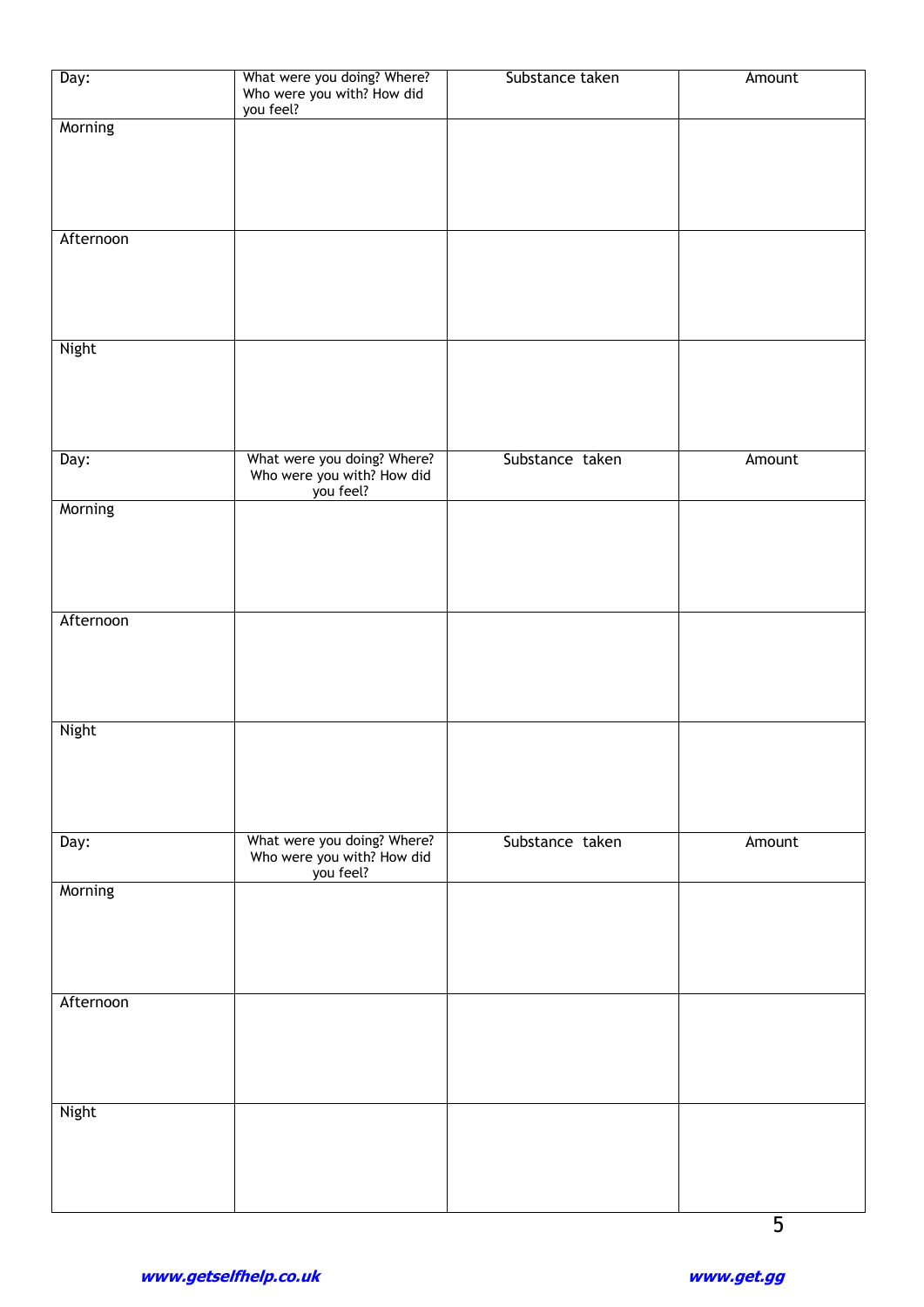| Day:      | What were you doing? Where?<br>Who were you with? How did<br>you feel? | Substance taken | Amount |
|-----------|------------------------------------------------------------------------|-----------------|--------|
| Morning   |                                                                        |                 |        |
| Afternoon |                                                                        |                 |        |
| Night     |                                                                        |                 |        |

Looking back over your diary you may see some interesting things about your substance use. For example, do you always use alone or with the same people? Do you usually start drinking or using other substances at the same time each day? Is there a usual feeling (sadness, boredom, anxiety) that prompts you to drink/use substances?

What about what was around you at the time? Are the situations similar or different for you each time?

What were you thinking? Did you have a craving or an urge to use or were you just bored?

What substance did you use most frequently? How much did you spend?

**Now record your observations from the diary, you may wish to sit down and do this with your keyworker.** 

 $\overline{a}$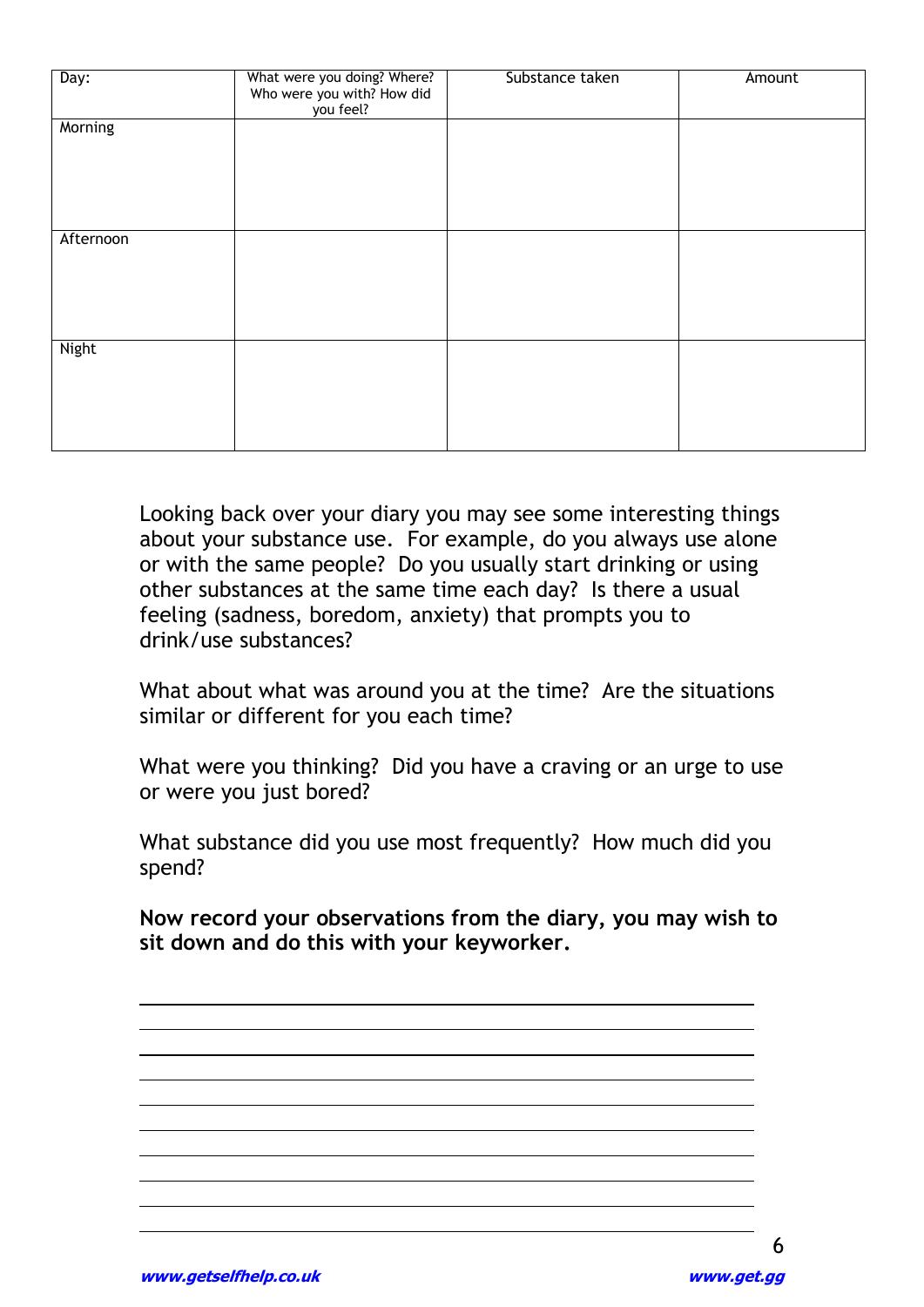## What do I get out of it? What do I expect substances will do for me?

Many of the thoughts people have about drinking alcohol and taking other substances are related to what people expect to happen to them while they drink or 'use'. These types of thoughts are called expectancies and are closely linked to why people use.

Some of the reasons people give for drinking or using other drugs include:

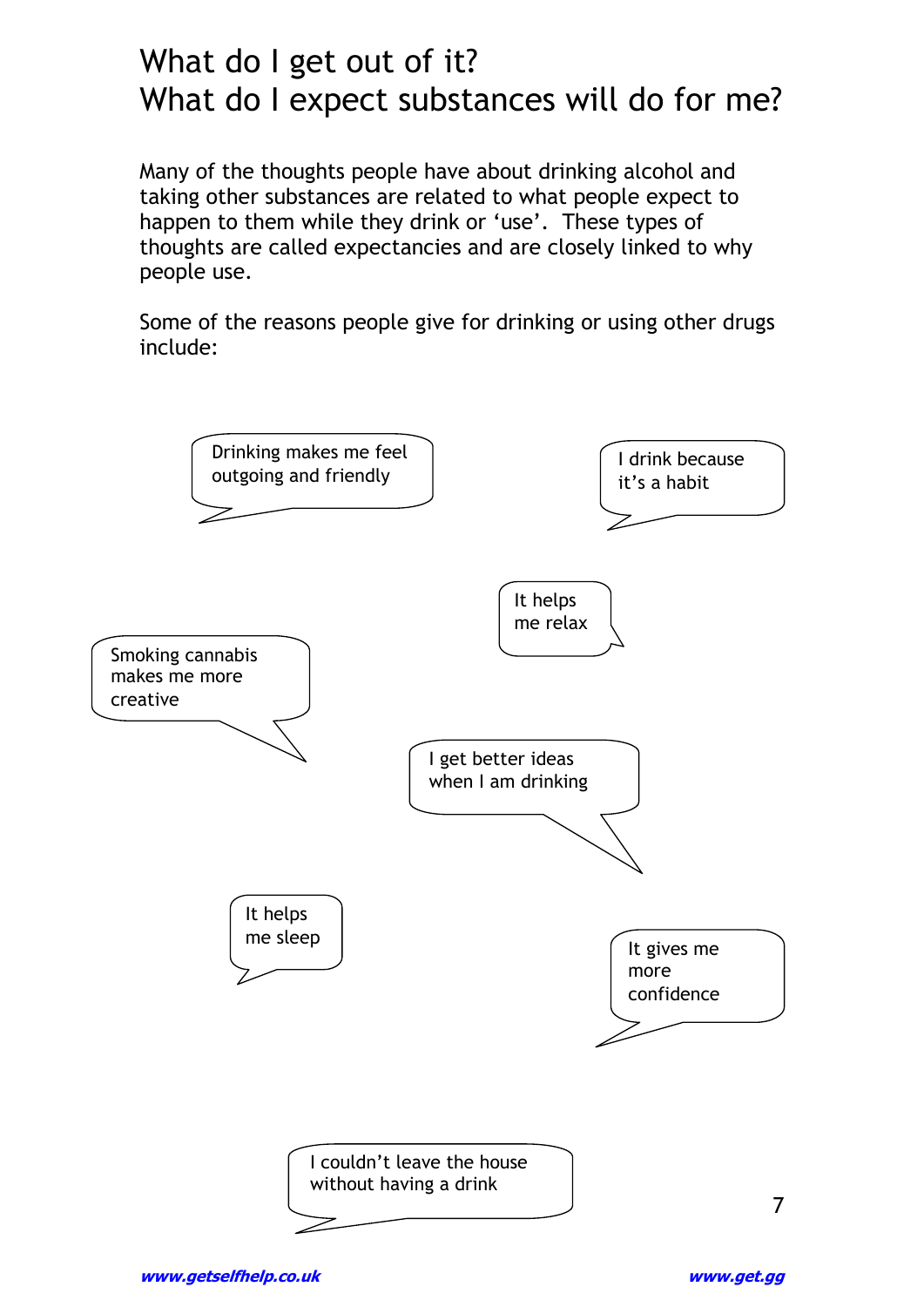It is very common, that our ideas about what a substance will do for us is not what really happens when we use. For example, a person who thinks drinking makes them more sociable in fact often feels more afraid of people and withdraws from them when they drink.

What are your expectations? Weighing up the pros and cons - What do you gain? What do you lose? What are the good things? What are the not so good things?



| Good things about<br>drinking/using? | Less good things about<br>drinking/using? |
|--------------------------------------|-------------------------------------------|
|                                      |                                           |
|                                      |                                           |
|                                      |                                           |
|                                      |                                           |
|                                      |                                           |
|                                      |                                           |
|                                      |                                           |
|                                      |                                           |
|                                      |                                           |
|                                      |                                           |
|                                      |                                           |
|                                      |                                           |
|                                      |                                           |
|                                      |                                           |
|                                      |                                           |
|                                      |                                           |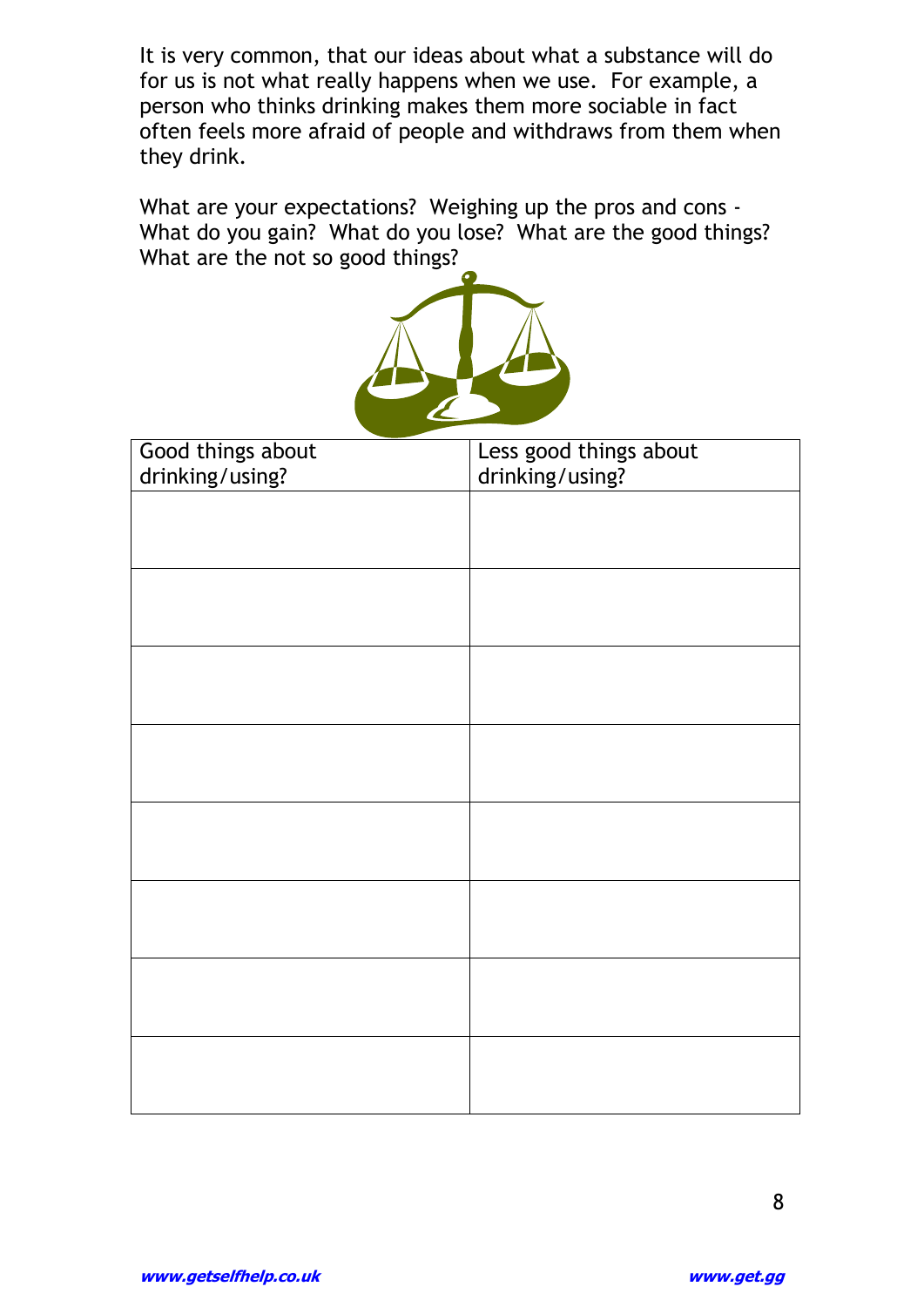## Am I ready for change?

A useful way of describing where people are in their readiness to change appears below. Which description best fits you at the moment?



The person sees no problem and wants to continue without making any changes.



**In two minds**

The person is thinking about change. They have acknowledged that there are one or more things about continuing that are a problem or are no longer good BUT the person still enjoys it.



#### **Get ready, get set**

The person has made a decision to change, is preparing to change but has not done so yet.



The person has put the idea of change into practice and may have very recently given up or cut down.



**Keeping it up** 

**Go!** 

The person has kept up their change over time and is in the process of reaching their goals.

#### **To lapse or not to lapse?**

They have resumed using substances either a little or a lot. They are reconsidering their options.

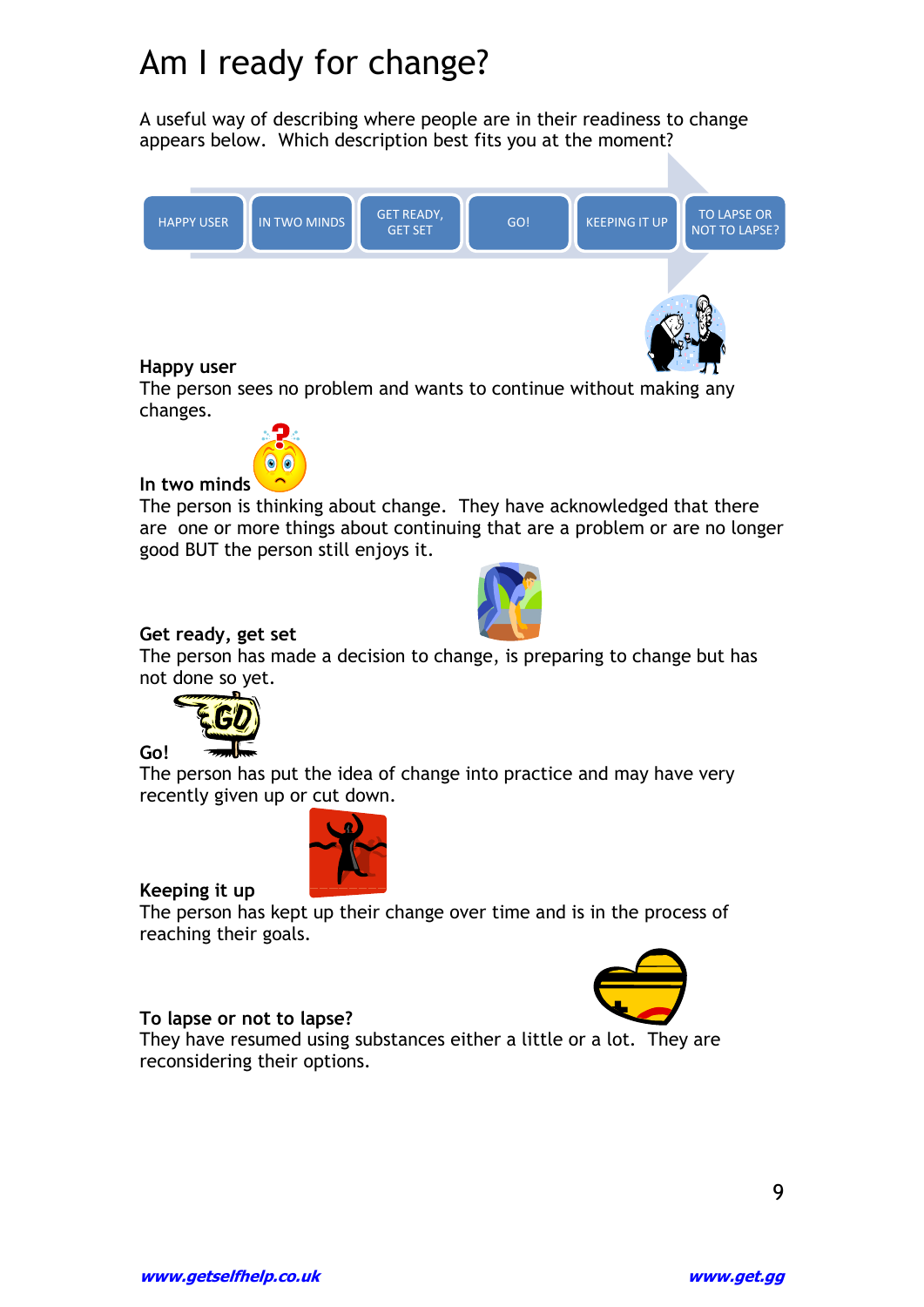## Do I want to change my substance use?

Now that you have become more familiar with how you drink or use other substances and what they do or not do for you, it is time to really think about whether you want to make any changes.

After completing your own 'scales' and thinking about how ready to change you are, how do things look to you?

Looking at the items on the not so good list, really think about whether these are things that really concern you. Are they really your own concerns, or those of someone else?

## Making a decision

Now you have weighed up the "good things" against the "not so good things" and have considered your own personal concerns about continuing to drink or take other substances, it is time to set yourself a goal.

Your goal may be to reduce the harms or problems that the use is causing, it may be to cut down or quit altogether. If you are using more than one substance you may have different goals for

| Substance | Goal |
|-----------|------|
|           |      |
|           |      |
|           |      |
|           |      |
|           |      |
|           |      |
|           |      |
|           |      |
|           |      |
|           |      |
|           |      |
|           |      |
|           |      |

each. List your goals below:

Now that you have set your goals, now is the time to think about making a plan to help you achieve them.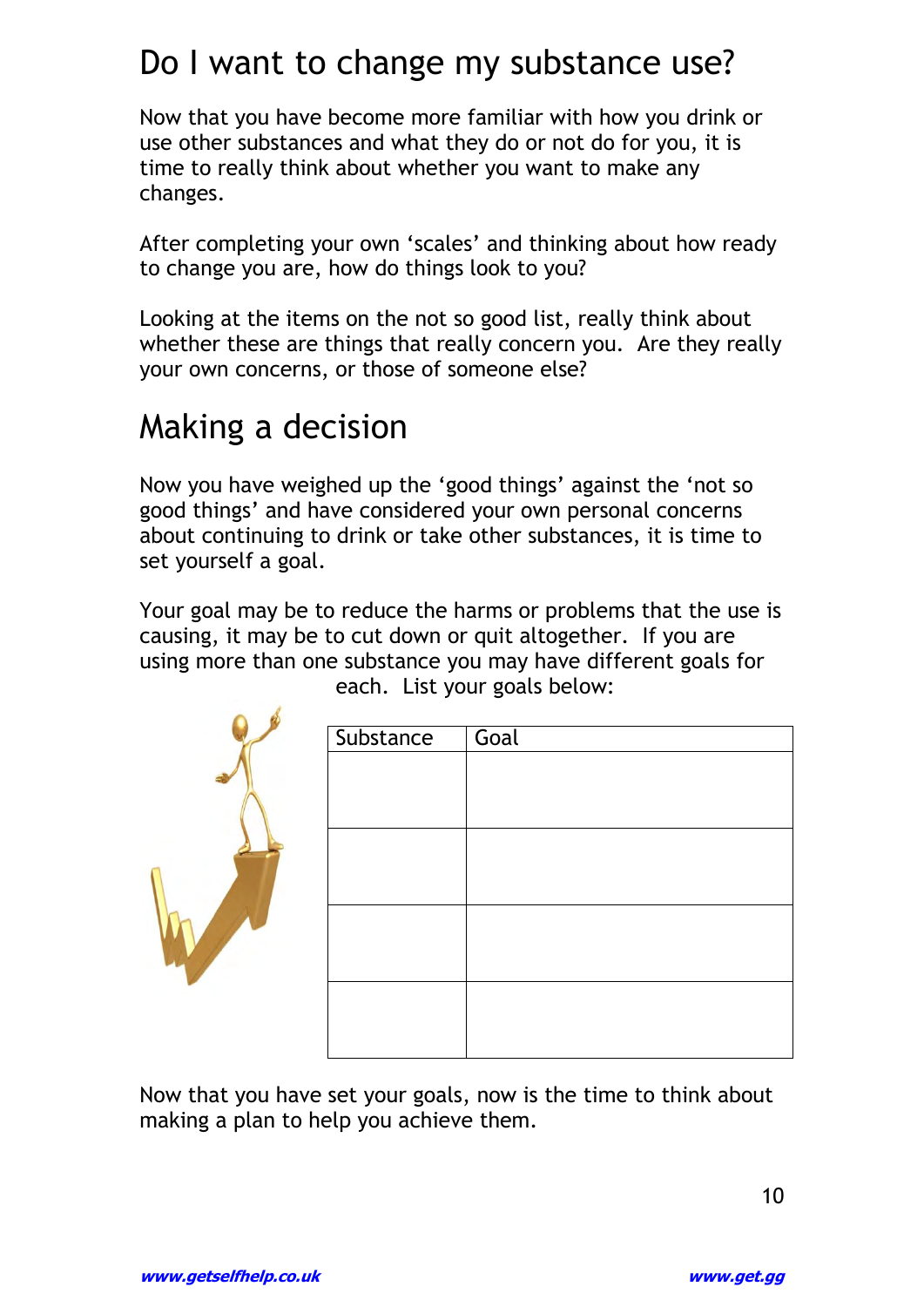## How to reduce your substance use

- 1. Set limits decide beforehand how much you are going to drink or "use" and then stick to it. Try to make the limits reasonable and realistic.
- 2. Take it slowly pace yourself, avoid rushing as this leads to it running out of control.
- 3. Start later in the day if you normally start at certain time set that a little later but avoid extending your drinking or using time.
- 4. Eat drinking on an empty stomach for example can lead to rapid intoxication – feeling full may lead to a reduced desire to use or drink.
- 5. Shift to less harmful substances low strength alcohol for example.
- 6. Keep occupied boredom can be your worst enemy.
- 7. Avoid heavy users keeping away from people who may lead you into situations you don"t want to be in.
- 8. Limit your spending power it may be useful to limit what you spend. Only have a certain amount of money on you at any one time. It is important to resist temptation to borrow money or get it by other means.
- 9. Have a 'dry' or 'clean' period it is worth considering have some time completely off.
- 10. Give yourself material rewards for any success, for example for having a dry day get yourself some chocolate, new clothes or a magazine. Something you are going to enjoy that does not involve substances.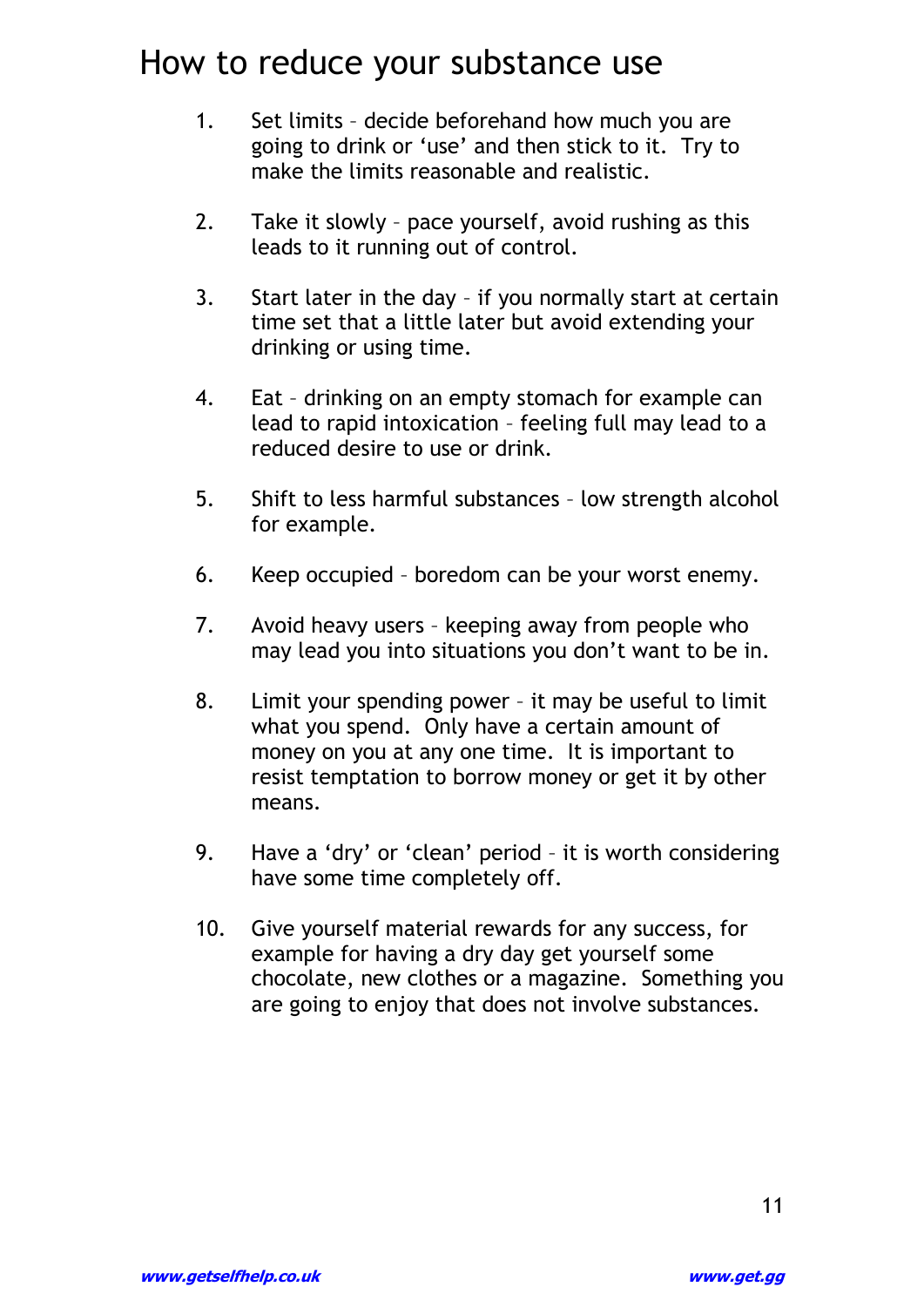## How do I stop?

If you have decided to stop drinking or 'using' altogether you will need to work out a plan on how to do this with your keyworker.

This may involve a detoxification if you are diagnosed to be physically dependent. We have various leaflets and information that will help you through this process. These can be obtained through your keyworker.

## The Blame Game

Alcohol or other substance misuse problems are often related to having certain problems in life. Your alcohol/other substance taking behaviour may have increased following problems in your family, the breakdown of a relationship or losing your job. In some cases it may be a way of blocking out unpleasant or disturbing memories, maybe from your childhood.

When you have experienced such events, it's natural to want to blame others for your problems. It's very tempting to say "I'm drinking heavily because my wife left me…".

The fact is, though, that it is your problem – not theirs. You are the only person who can put things right. One of the main keys to overcoming a drink/drug problem is to accept that *you* are responsible for your recovery.

Your family and friends can give you tremendous support but they can"t do it for you. Your keyworker can also help but it"s you that"s going to have to cope when times get tough. You have to accept that you are the main person who can make the necessary changes in your life. Do this and you will have more than a fighting chance of overcoming your addiction.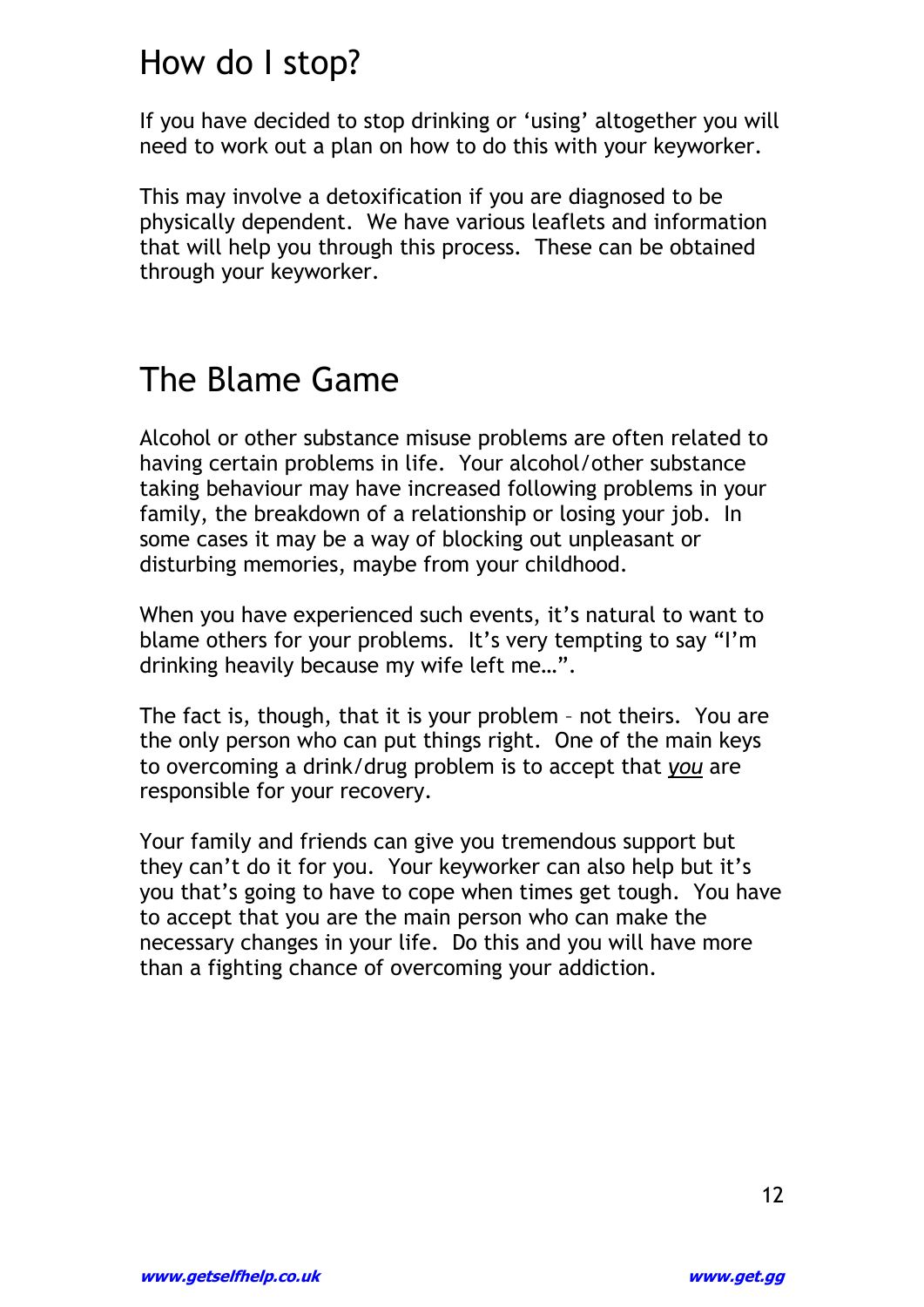## How do I stay stopped?

It is important that you work out a plan to help you on your way to remaining stopped. This will involve looking at risky situations, stressors and triggers and making some changes to your lifestyle.

Some triggers may include:



Once you know what are risks and triggers are you can make a plan and BE PREPARED.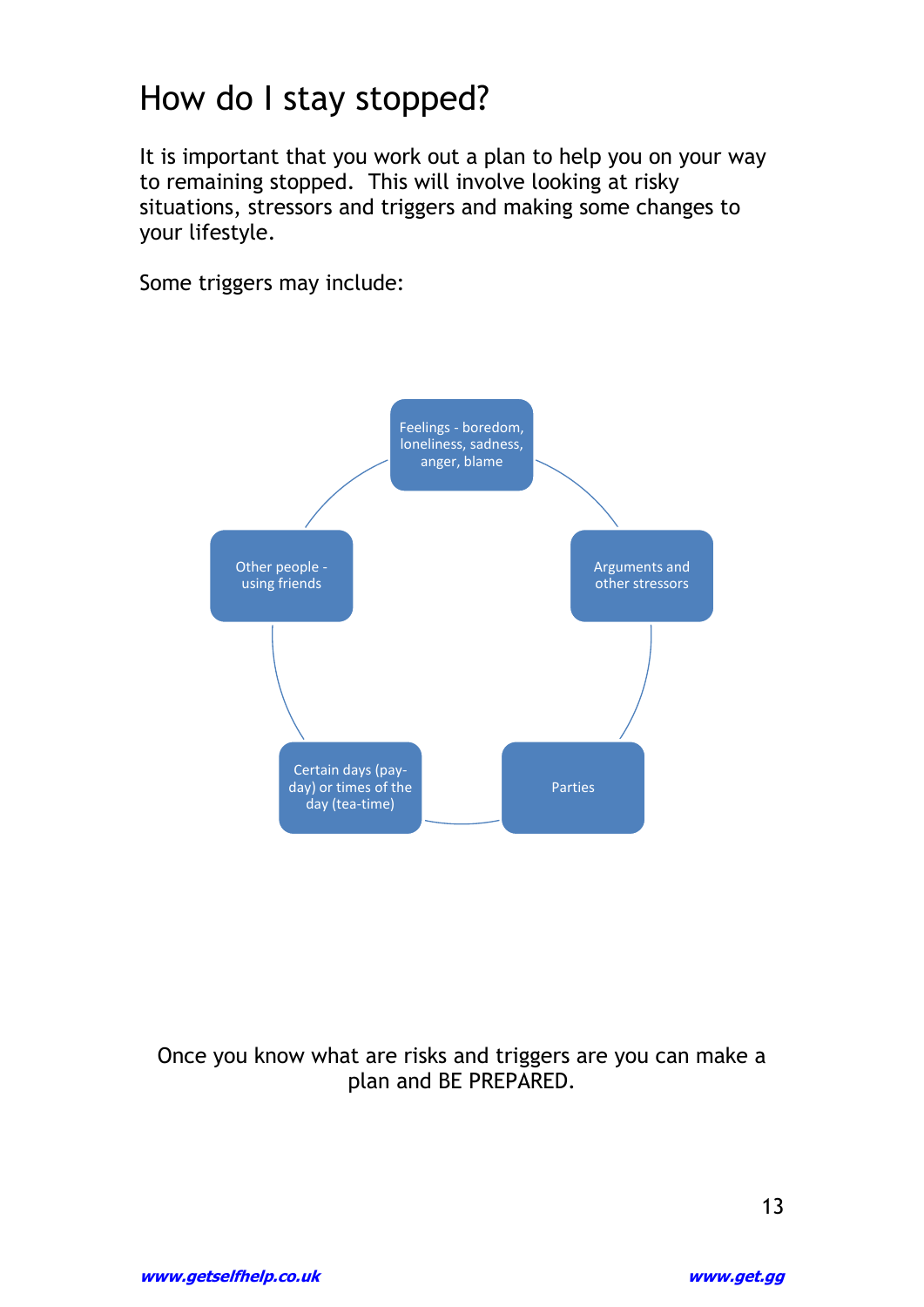You now need to take some time to think about your risky situations and triggers that may lead you to have a slip. Complete the table below – you may wish to do this with your keyworker or on your own. It asks you to look at what the triggers are, how you"ve dealt with them and how you may deal with them differently.

| Trigger/Stressor                                 | How do you feel<br>emotionally/physically<br>when this happens? | What do you do<br>when this<br>happens?                          | What could you do differently?                                                                                                           |
|--------------------------------------------------|-----------------------------------------------------------------|------------------------------------------------------------------|------------------------------------------------------------------------------------------------------------------------------------------|
| <b>Example:</b><br>argument with<br>your partner | Angry and upset<br>Heart races and cannot<br>sit down           | Have to get out<br>of house so slam<br>door and go to<br>the pub | Go to another room and calm down.<br>Think why partner is upset. Talk to<br>partner when calmed down and try to<br>sort the argument out |
|                                                  |                                                                 |                                                                  |                                                                                                                                          |
|                                                  |                                                                 |                                                                  |                                                                                                                                          |
|                                                  |                                                                 |                                                                  |                                                                                                                                          |
|                                                  |                                                                 |                                                                  |                                                                                                                                          |
|                                                  |                                                                 |                                                                  |                                                                                                                                          |
|                                                  |                                                                 |                                                                  |                                                                                                                                          |
|                                                  |                                                                 |                                                                  |                                                                                                                                          |
|                                                  |                                                                 |                                                                  |                                                                                                                                          |
|                                                  |                                                                 |                                                                  |                                                                                                                                          |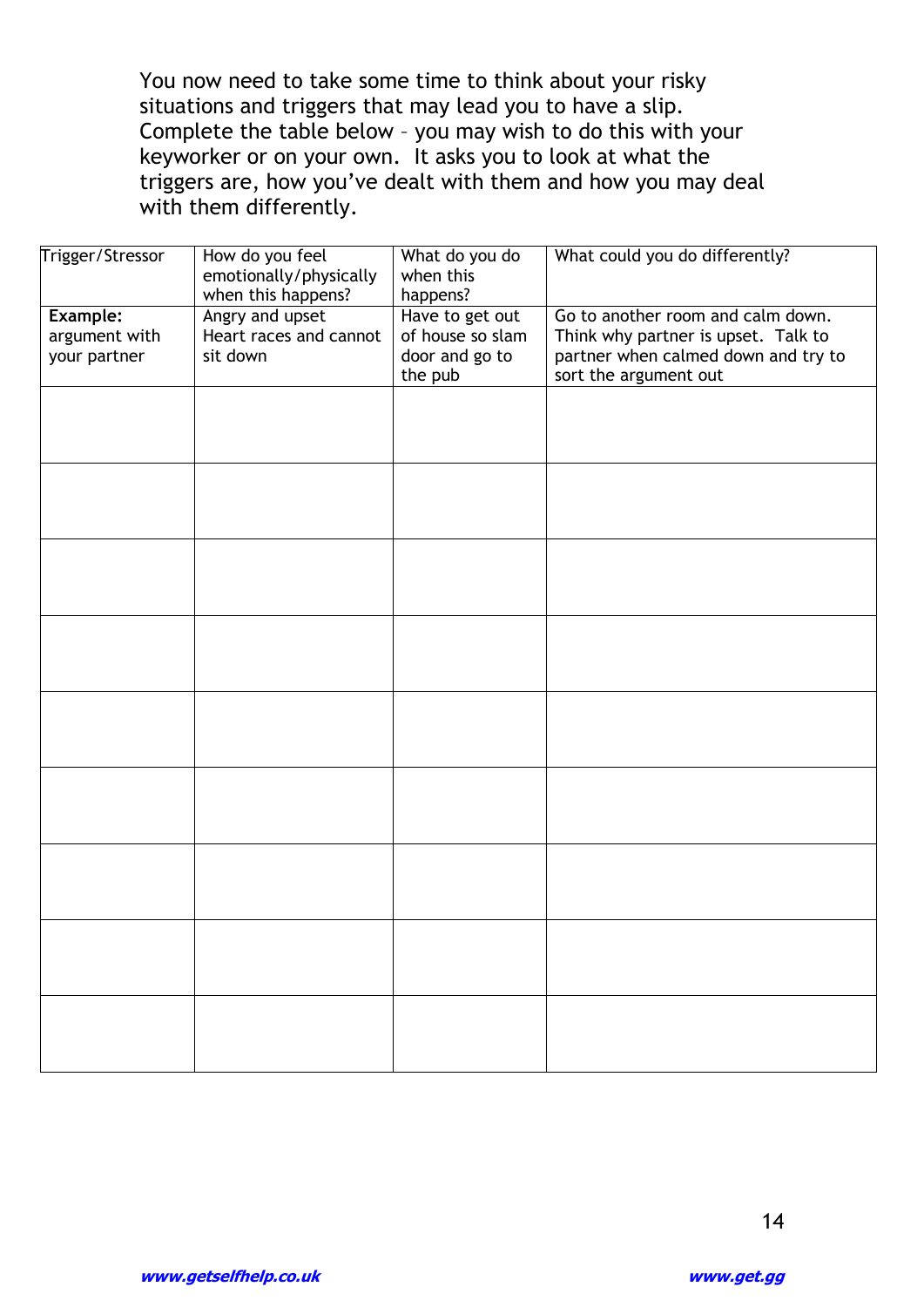## Avoidance of risk and triggers

A good initial plan for people who are starting off with changing things is to avoid the risky situations and triggers. This may seem obvious but for example some people go to the pub after only a few days of not drinking and think that will-power alone will stop them from having a drink.

It is important to remember that will-power alone does not equal skill-power and a person who places themselves at risk without the skills and tools to cope with the situation will frequently slip or relapse.

In the early stages of change, avoidance of obvious risks is important. For example avoid places where you drank or used to, the people who supplied you or you drank with (if you can) etc.

Avoidance is recommended while you develop the skills to manage these situations in the future. Avoidance is not recommended as a long-term plan through, as it is impossible for you to avoid triggers and risk all the time. An important point to remember is, avoidance of a situation is possible but avoidance of feelings is not.

We often think that we are not very good at coping with difficult situations but EVERYBODY has a 'tool box' full of coping skills just sometimes they are forgotten.

Next is an exercise designed to get you thinking about preventing relapse in general terms and what skills you need to have to deal with different situations.

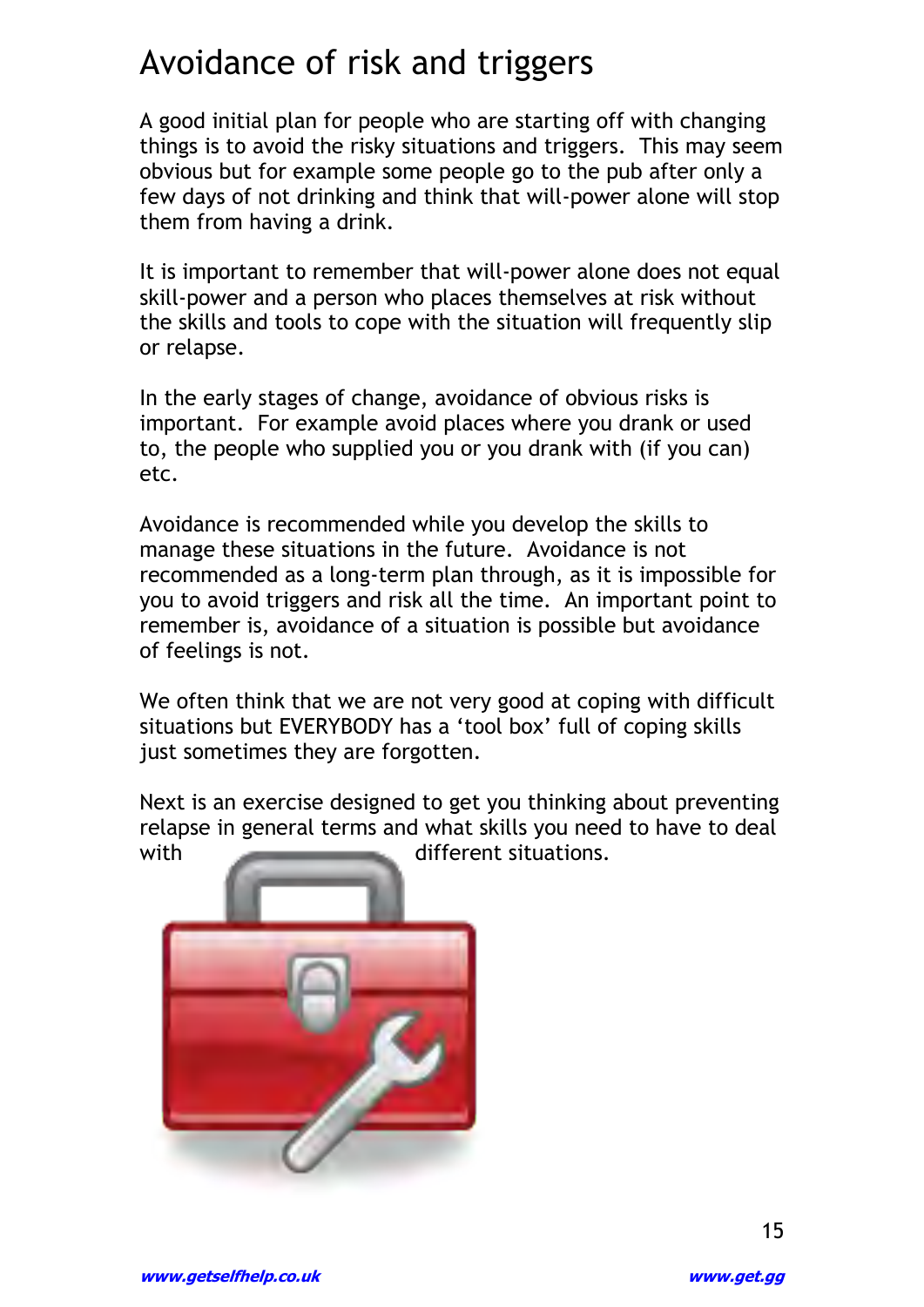| What can I do to                                                                                                                                                       | Do I have to skills to                                                                                                                                                | How do I get these skills?                                                          |
|------------------------------------------------------------------------------------------------------------------------------------------------------------------------|-----------------------------------------------------------------------------------------------------------------------------------------------------------------------|-------------------------------------------------------------------------------------|
| reduce the risks of<br>relapse?                                                                                                                                        | carry this out?                                                                                                                                                       |                                                                                     |
| Example: I can delete                                                                                                                                                  | Yes                                                                                                                                                                   | $\blacksquare$                                                                      |
| my drug dealers number                                                                                                                                                 |                                                                                                                                                                       |                                                                                     |
| from my phone<br><b>Example: My mates</b>                                                                                                                              | I have never been                                                                                                                                                     | Attend Personal Development Course at Day                                           |
| always tease me if I do<br>not go for a few pints<br>with them - explain to<br>them that I cannot<br>drink anymore and try<br>to make new friends<br>that do not drink | assertive and always<br>want to please people<br>so I find it difficult to<br>say NO - I have little<br>confidence so will find<br>it hard to make any<br>new friends | Centre where I can learn how to build up my<br>self-confidence and assertive skills |
|                                                                                                                                                                        |                                                                                                                                                                       |                                                                                     |
|                                                                                                                                                                        |                                                                                                                                                                       |                                                                                     |
|                                                                                                                                                                        |                                                                                                                                                                       |                                                                                     |
|                                                                                                                                                                        |                                                                                                                                                                       |                                                                                     |
|                                                                                                                                                                        |                                                                                                                                                                       |                                                                                     |
|                                                                                                                                                                        |                                                                                                                                                                       |                                                                                     |
|                                                                                                                                                                        |                                                                                                                                                                       |                                                                                     |
|                                                                                                                                                                        |                                                                                                                                                                       |                                                                                     |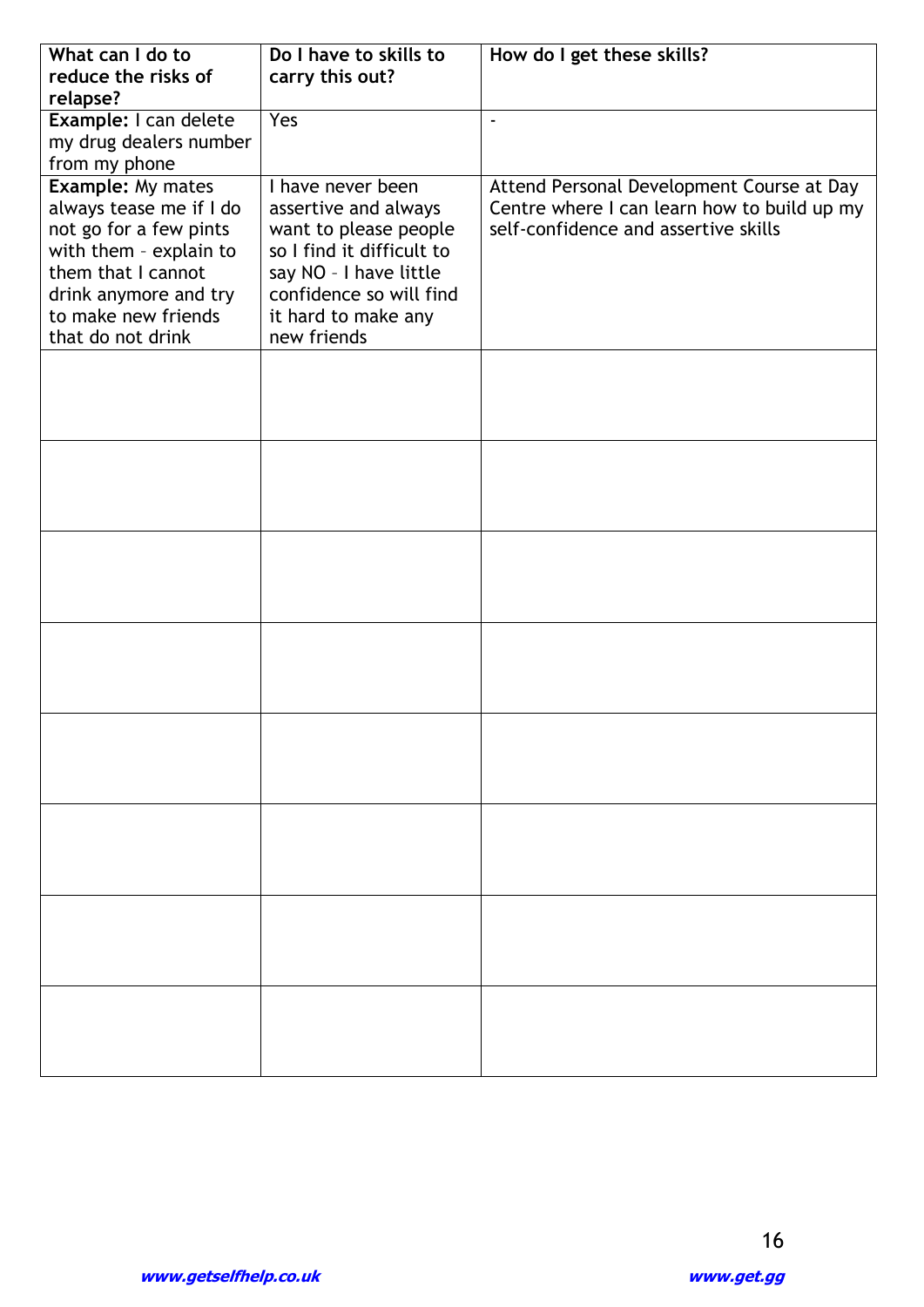## The Crossroads

This next activity involves weighing up  $\frac{1}{2}$  all the problems that could recur if you go back to



drinking or taking drugs – and also the benefits of remaining abstinent or keeping your substance use under control.

Firstly, note down all the negative things that might happen if you were to go back to your previous pattern of drinking or drug taking. Think about all the problems that may occur over the next six months or so. You could include medical problems, such as liver disease. You could also include relationship difficulties such as rows with family and loss of friends. Completing the exercise may be a bit depressing but it is a useful way to identify the problems that could lie in store.

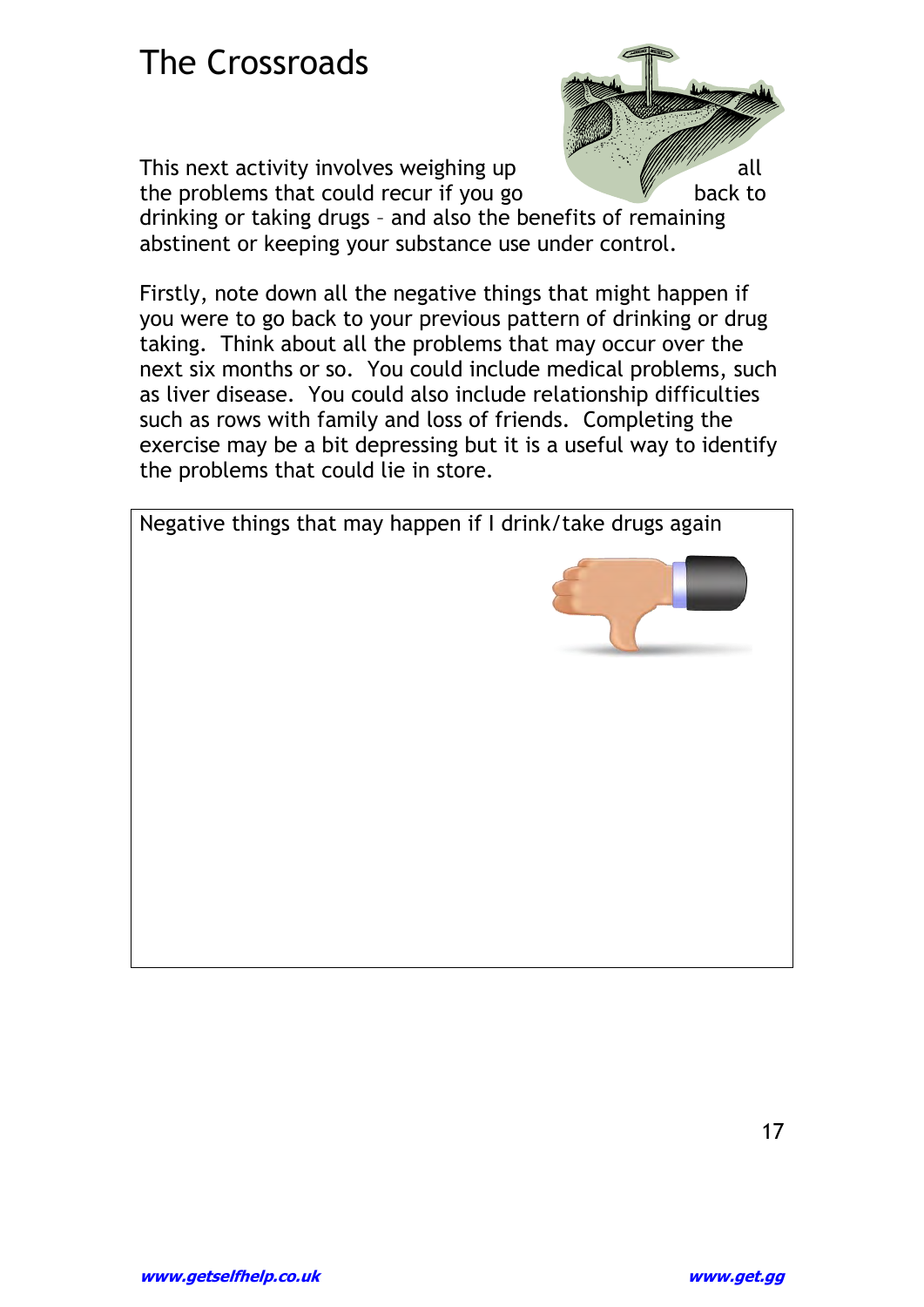The next thing to do is make a list of the positive things that could happen over the next coming months if you stayed clean.

You could include being in more control of your life and not worrying about your next fix or your next drink. You could also include feeling and looking healthier – and waking up in the morning feeling well. Your relationship with your partner may improve and you"d get on better with family and friends. Another advantage could be more money to spend on clothes, holidays or things for your house. You may also find that your work performance improves or that you increase your chances of finding a new job. You will have more time to enjoy sports, interests and hobbies.



One you"ve finished read through each one slowly and carefully. You may see yourself as being at a "CROSSROADS". Your life may develop in two very different ways – depending on whether or not you return to using substances. By identifying the possible "gains and losses' this exercise can help to sharpen your motivation and continue working at your problems. It can be particularly useful to read the lists when being tempted to take drugs or drink. You may just find that it reminds you of what is at stake and that this helps you avoid relapse.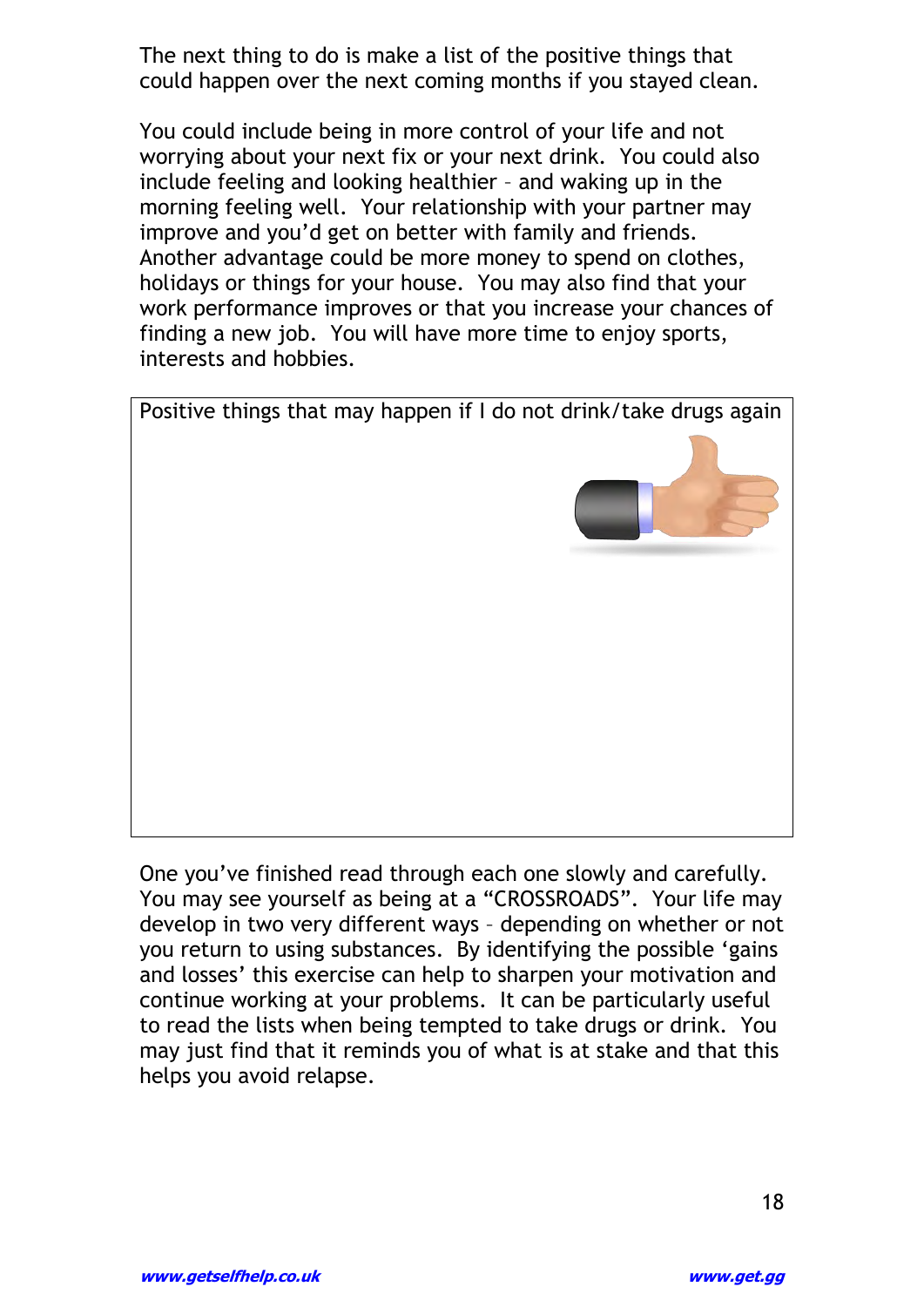# Coping with cravings

Everyone experiences the uncomfortable craving or urge to drink or use other drugs.

It is important to know that cravings or urges to use, although not very pleasant are only thoughts and feelings and cannot hurt you. They will only last for a period of time and YOU CAN push through it if you believe you can.

Some people think of cravings as a wave that builds up, peaks and crashes over them and is then over. You are a surfer surfing your urge or craving to use. Imagine the craving as a wave next time it happens, time it if you like and how it builds up and fades away.



## 3 Ds

- **Delay:** Cravings only last for a period of time and will pass so delay using or drinking for a minute at a time until it passes.
- **Distract:** Do some other activity that matches with the energy of your craving to distract yourself – brisk exercise or dig the garden.
- **Decide:** Make that decision not to use think of all the things that you don"t like about using or drinking. All the things you have to lose. Cravings only remind you of the good things about using so challenge those thoughts and remember all the reasons why you decided to change in the first place. Look back at the lists you have made throughout this workbook to help remind you.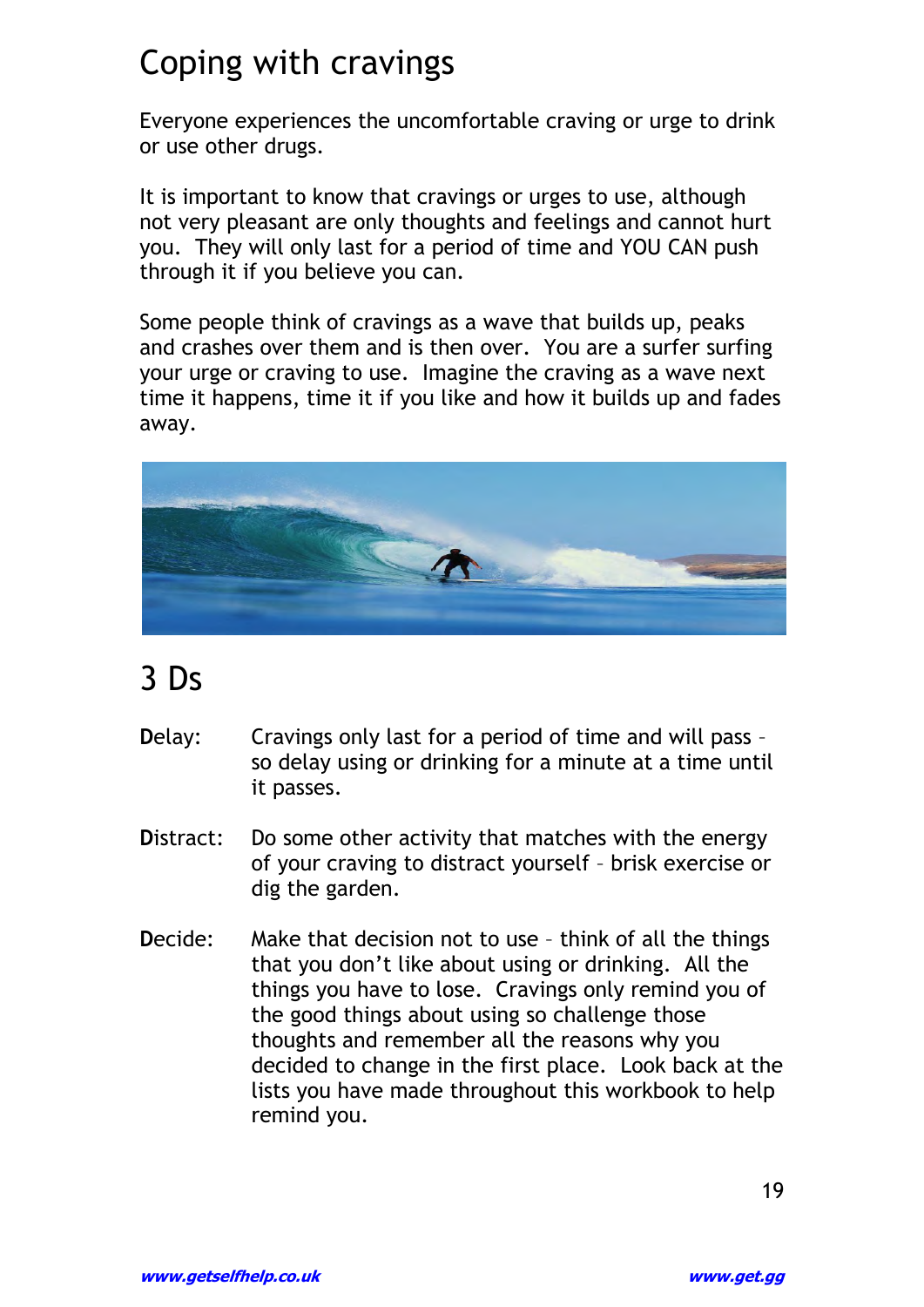## Breaking the associations

Before you stopped your use was probably linked to activities such as going to parties, watching football or listening to music. When experiencing these situations without drink or drugs you may feel uncomfortable and unsure of how to cope. You may experience cravings – which could put you at risk of a relapse.

In these situations it's vital that you have good support. If you have to attend a social function, for example, take a friend who knows about your problems and can give you encouragement.

Having a prior plan of action can also help. Rehearse some answers you can use if you"re being pressured to take drugs or drink. These could include "I can"t drink as I"m on medication" or "I"ve got to drive home later". If you"re really struggling have a "get out" plan – such as "I"ve got to pick up the kids". You should gradually develop an effective range of strategies and techniques. In time the association of drink or drugs with the above situations will diminish and they will be less and less difficult.

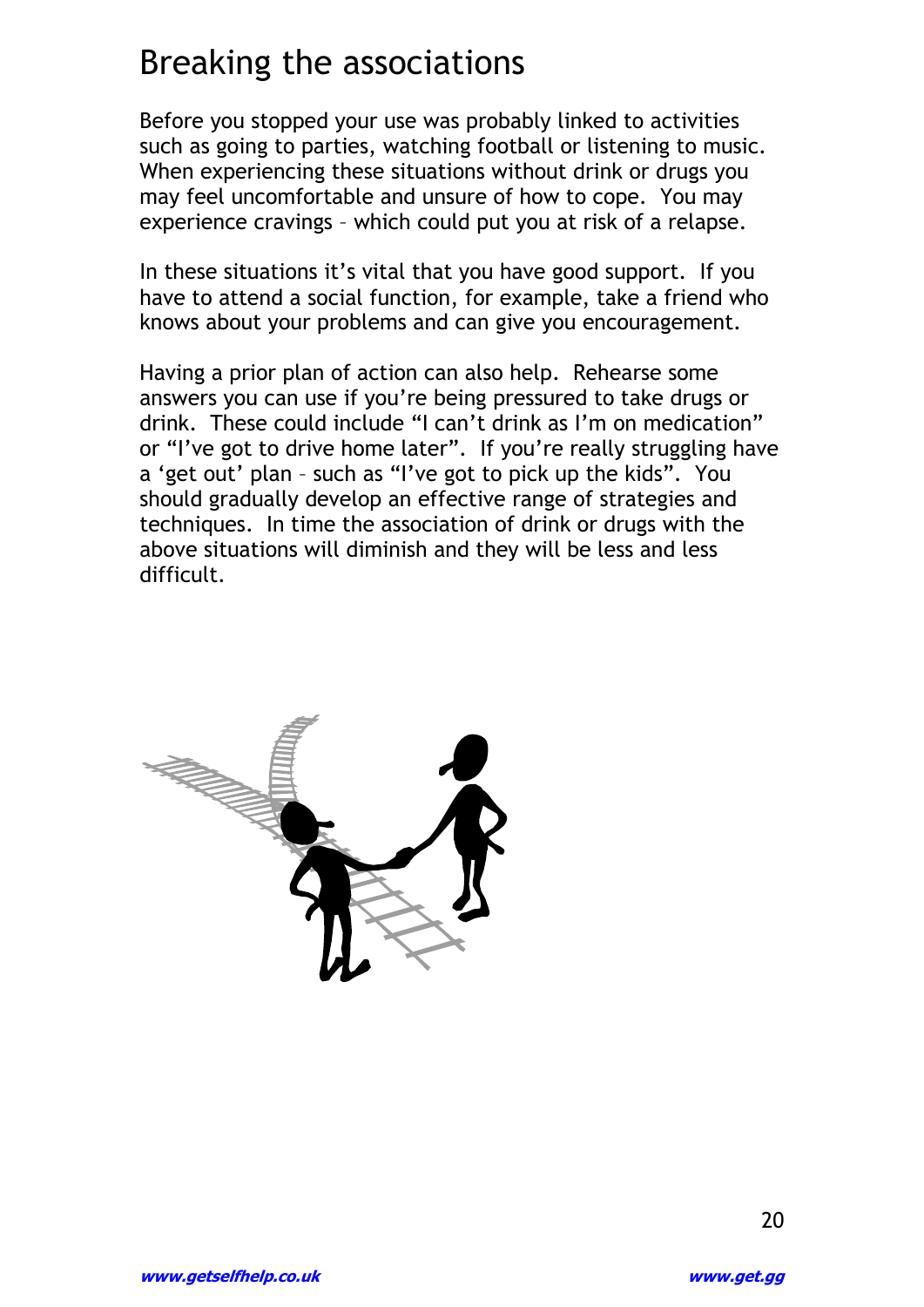## Emotional Roller-Coaster

People often feel that drinking or taking other drugs will help them to ease the feelings of sadness or depression but the truth is it makes them worse in the long run. People feel more depressed the day after drinking or using and often have to start again to feel better. An unhealthy cycle of drinking/using and depression occurs.

Many people assume that when they stop drinking or using other drugs they"ll automatically feel better about themselves and about their life in general. This is certainly true for the majority of people. They feel healthier, happier, more positive and more self-confident. They also have more energy to do things – and they enjoy their lives much more.

For some though things don"t go quite as well. After stopping many people experience what are known as 'mood swings'. They feel OK and quite cheerful and then really miserable the next day. Feeling irritable, bad-tempered, argumentative, and "ratty" are particularly common. Needless to say all this can make life difficult for you and those around you.

These mood swings are sometimes thought to be because the body is adjusting to the chemical changes caused by stopping drinking or taking drugs. They may also be related to the need to find new ways of coping with the problems and difficulties of life. The majority of people who experience these difficulties find that after a few weeks their mood gradually levels out. Occasionally however, a person"s low mood can carry on. If this happens to you please speak to your keyworker about it.

Symptoms of low mood can include some of the following:

Feelings of sadness, guilt, numbness or despair; Crying a lot or being unable to cry at all; Losing interest in things that you used to enjoy; Changes in appetite, eating and weight; Not sleeping properly; Loss of energy

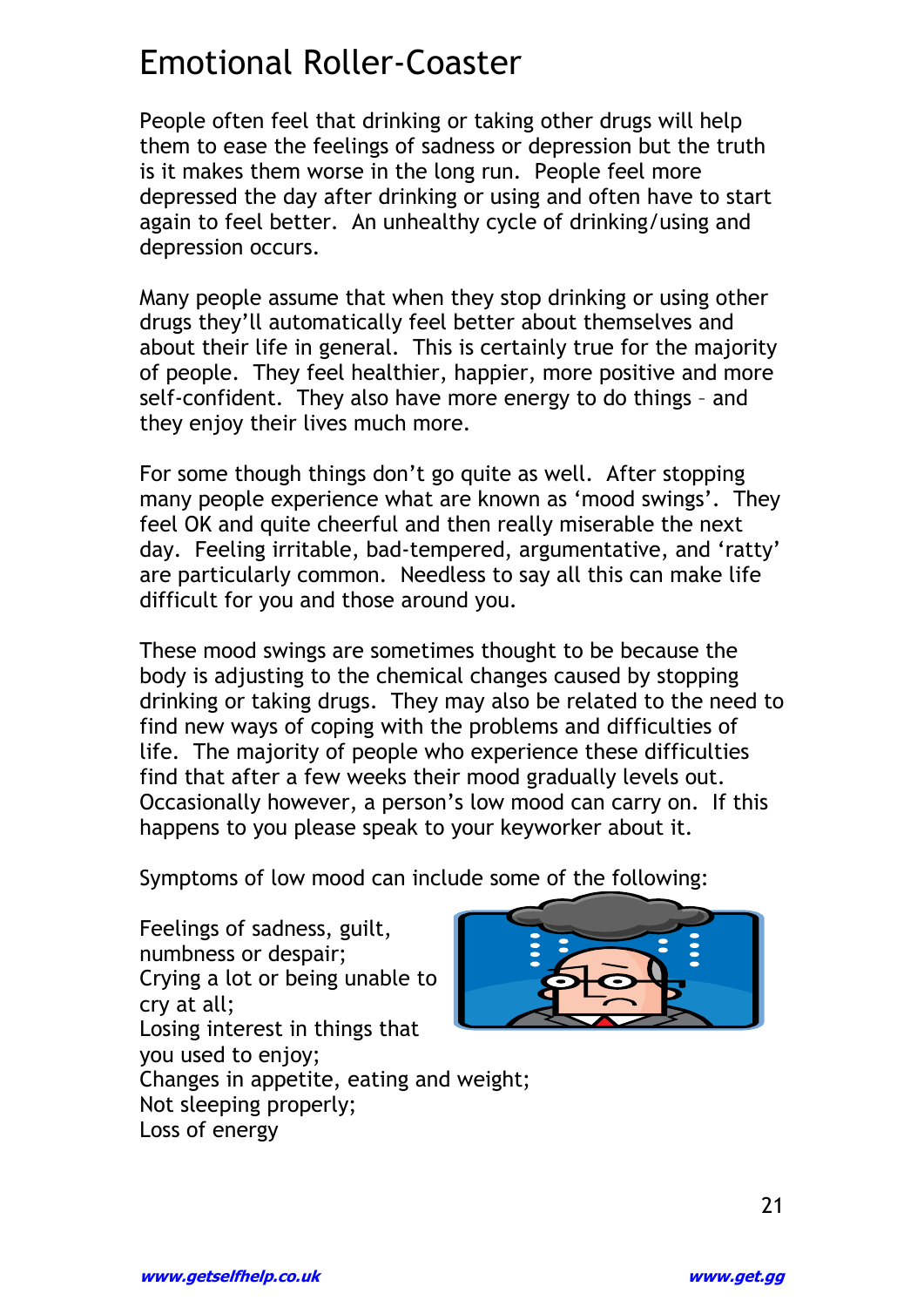There are some suggestions and ways to help you manage the symptoms of low mood:

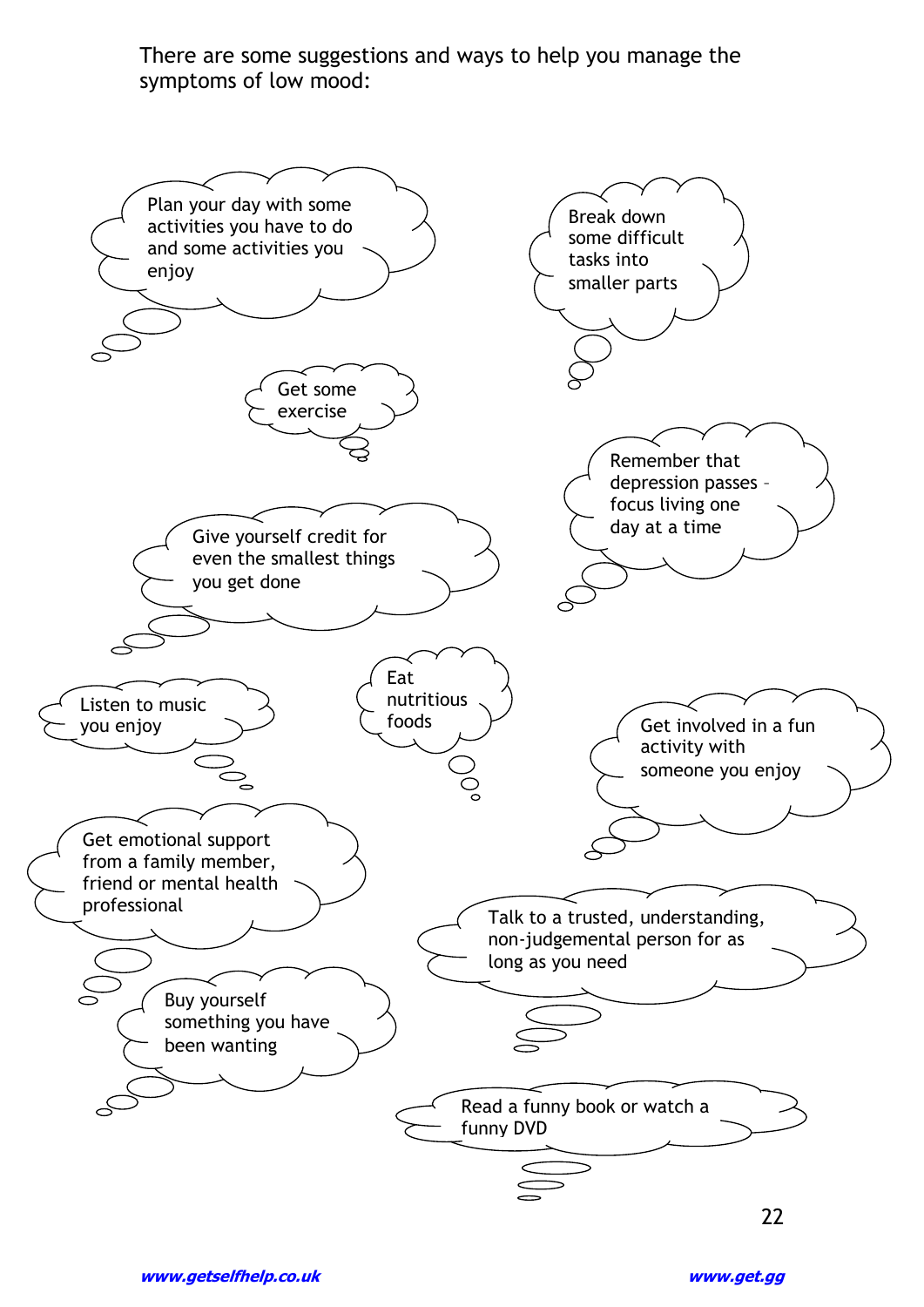## Managing Anxiety

It is not surprising that people turn to drugs or alcohol to deal with frightening, uncomfortable feelings of anxiety. However, alcohol and drugs make these symptoms worse in the long run.

Anxiety is something that we all experience from time to time. It is a normal response to situations that we see as threatening to us.



Most people can relate to feeling tense, uncertain and perhaps fearful at the thought of sitting an exam, going to hospital, attending an interview or starting a new job. You may worry about how successful you will be or feeling uncomfortable, appearing foolish. In turn these worries can affect your sleep, appetite and ability to concentrate.

## Fight or flight reflex



Anxiety is the body"s way of responding to danger. Anxiety and fear trigger the release of hormones such as adrenaline. Adrenaline causes your heart to beat faster so it can carry blood where its most needed. You breath faster to provide the extra oxygen required for energy. You sweat

to prevent your body over heating. Your mouth may feel dry as your digestive system slows down to allow more blood to be sent to your muscles. Your senses become heightened and your brain becomes more alert.

These changes enable your body to take action and protect itself

in dangerous situations by either running away or fighting. It is known as the "fight or flight" reaction. Once the danger has passed other hormones are relased which may cause you to shake as your muscles start to relax.

Sometimes this response happens whether the danger is real or whether we believe danger is there when there is actually none, when the danger is in our heads rather than reality. It



works so well that it can kick in even when it's not needed.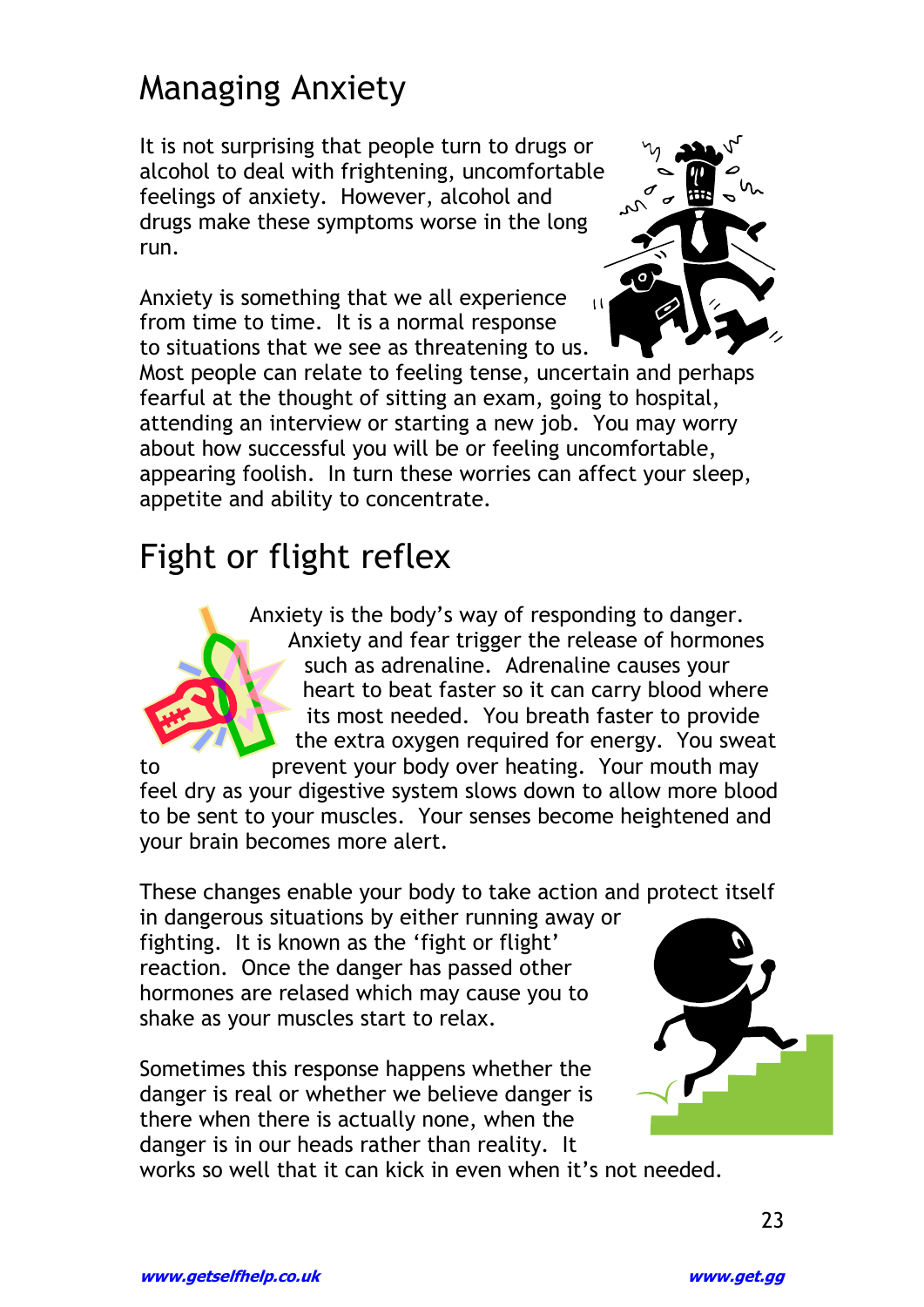Short-term anxiety can be useful. Feeling nervous before an exam can make you feel more alert and enhance your performance. Symptoms of anxiety whilst uncomfortable are not dangerous. However, if the feelings of anxiety overwhelm you and the symptoms go on and on, it can stop you from doing what you want to and living your life.



## Vicious Circle of Anxiety

As the bodily symptoms of anxiety can be frightening, unusual and unpleasant, people often react by thinking that there is something physically wrong, or that something truly awful is going to happen. This in itself causes more symptoms and so a vicious circle develops.

Once a vicious circle of anxiety has developed with lots of anxious thoughts increasing anxiety symptoms, avoidance is often used as a way of coping. It is natural to avoid something that is dangerous, but the sorts of things that people tend to avoid when they suffer from anxiety are most often not real dangers but busy shops, buses, crowded places, eating out, talking to people etc. Not only are these things not dangerous but they are quite necessary. Avoiding them can make life very inconvenient and difficult. This sort of avoidance can also result in a great loss of confidence which can affect how good you feel about yourself, which in turn makes you feel more anxious – another vicious circle.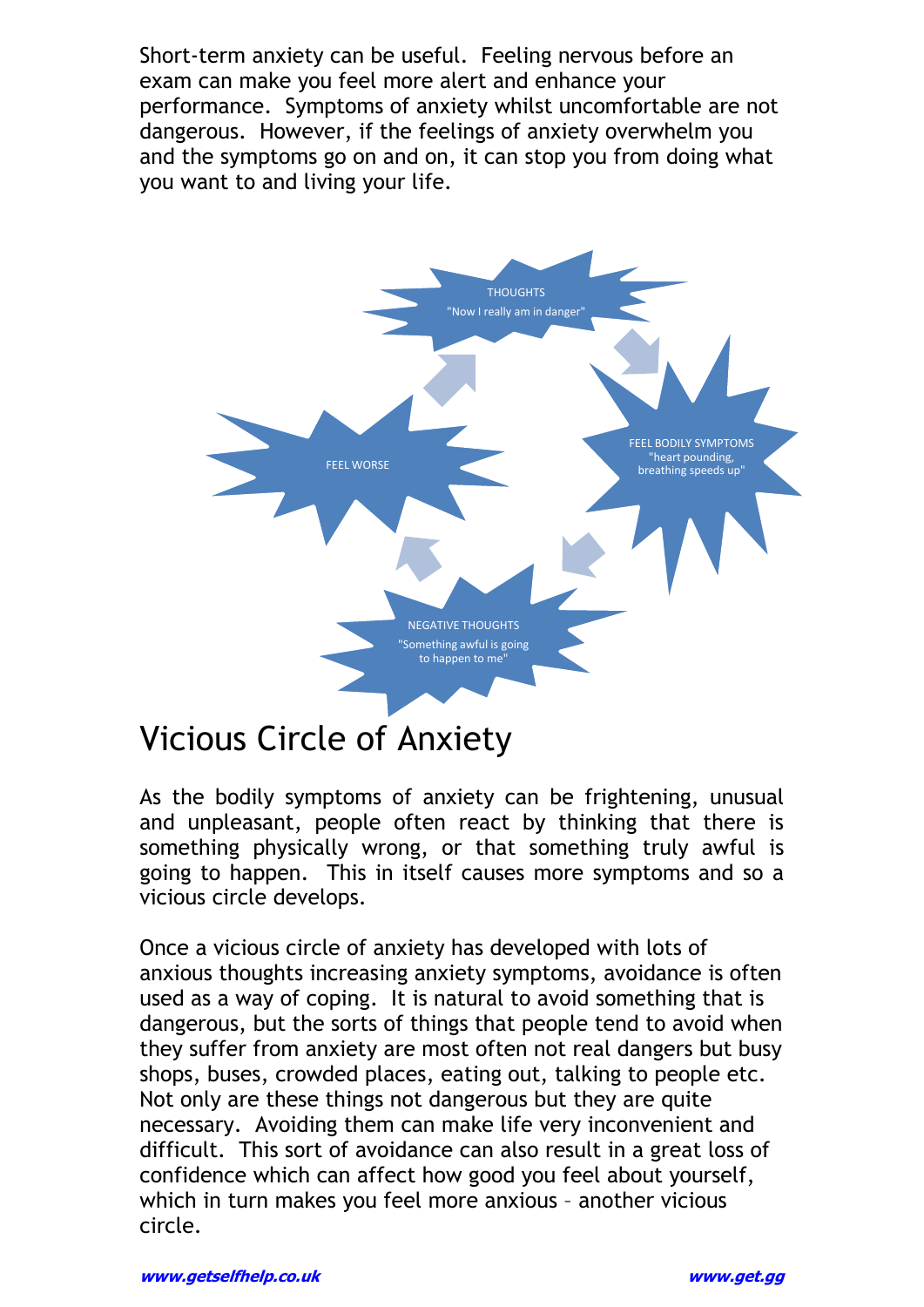Now spend some time trying to write down any of these ways that your anxiety may be kept going.

Unpleasant/frightening symptoms you experience

Your beliefs and thoughts about these symptoms

Everyday things that you are avoiding

Current stresses in your life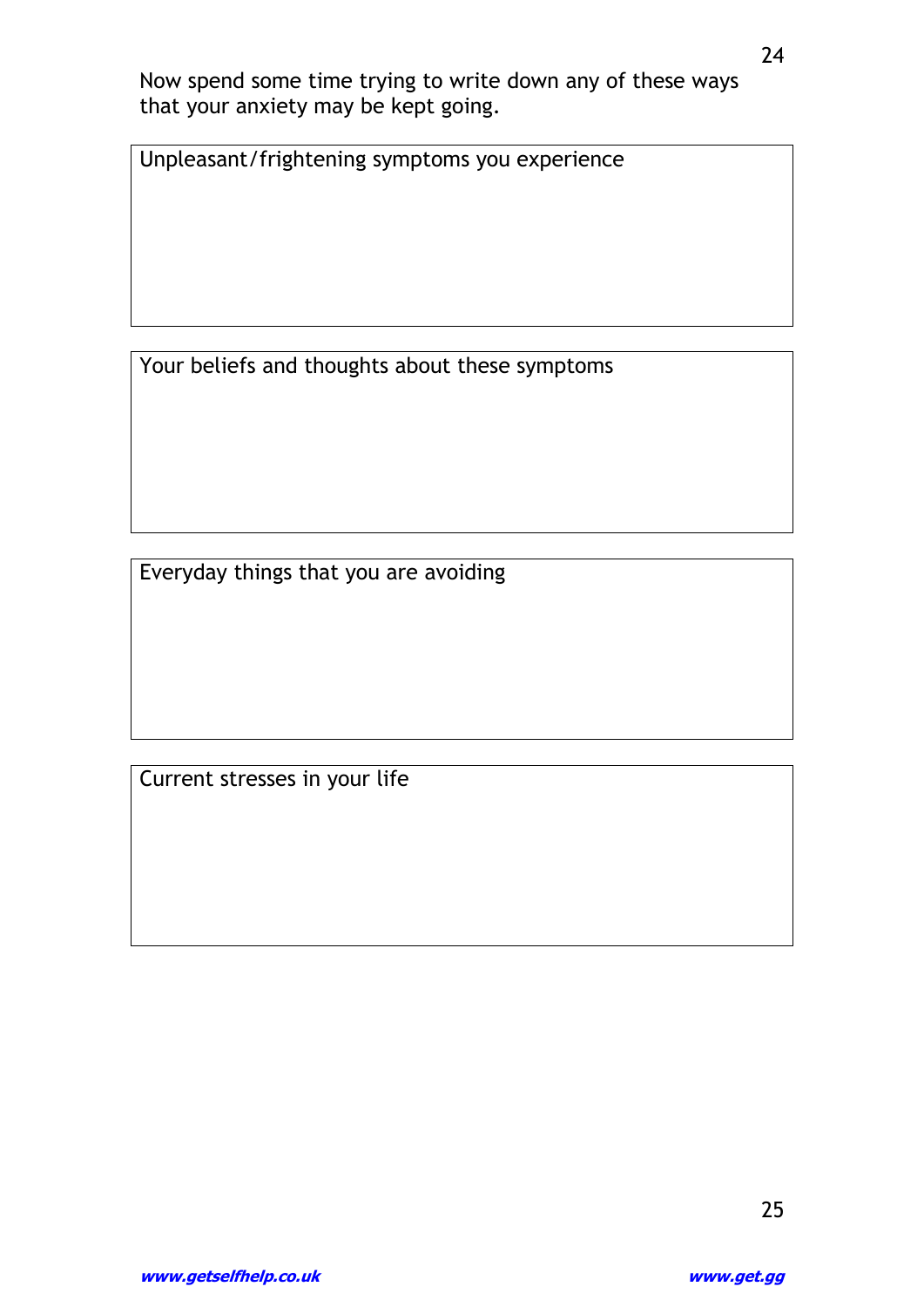

For a two week period (or longer if you prefer) keep an hourly diary of your anxiety and activity level. Rate your anxiety from 0-10. Note down anything that seems important. Were you at work or home, who were you with, what were you doing, and what were you thinking about? You may start to become more aware of situations that make you anxious or that you may even be avoiding. What is your general level of stress like? This information will help you begin to tackle your anxiety.

If we can break into the vicious circle we can learn ways of reducing our anxiety and getting it to be more manageable.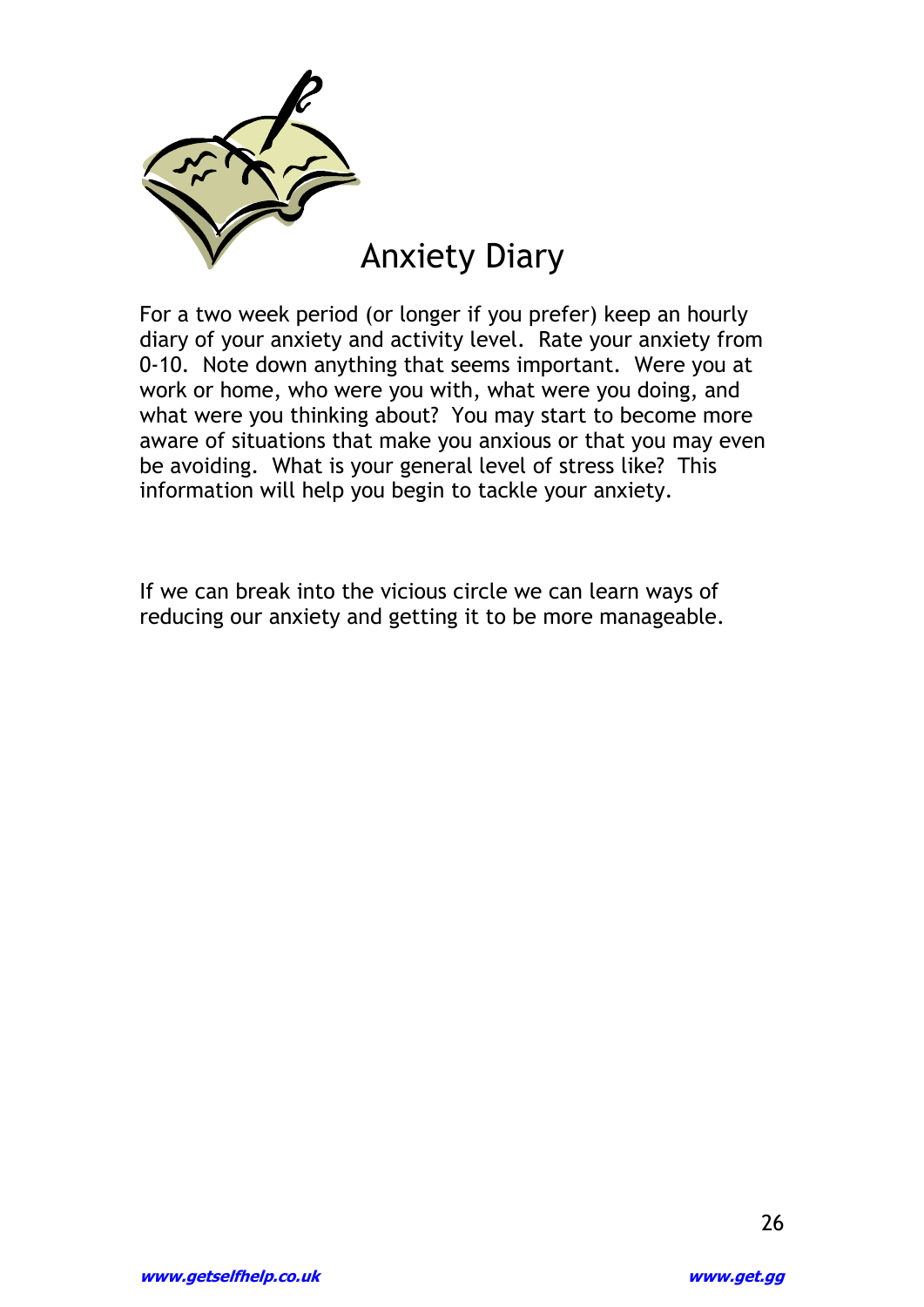## Problem Solving

If you become aware that you have a realistic worry or problem that you feel may be causing you anxiety, a problem solving approach may help.

A good way to begin is to write down a problem. Define it as clearly as you can, for example "I never have any money", is too vague, something like "I owe £3,000 to different credit card companies" is more helpful. Next, write down as many possible solutions as you can. It doesn't matter how silly you may think the solutions are the point is to think of as many as you can.

Try to think how you have solved similar problems in the past. Ask a friend what they might do.

Think to yourself what you might advise a friend to do if they had the same problem.

| Problem/Worry                    | Possible Solution(s)                |
|----------------------------------|-------------------------------------|
| I owe £3,000 to different credit | Get all debts on one loan with less |
| card companies                   | interest                            |
|                                  | Agree on affordable payments        |
|                                  | See a debt counsellor               |
|                                  | Get a part-time job                 |
|                                  | Sell car                            |
|                                  |                                     |
|                                  |                                     |
|                                  |                                     |
|                                  |                                     |
|                                  |                                     |
|                                  |                                     |
|                                  |                                     |
|                                  |                                     |
|                                  |                                     |
|                                  |                                     |
|                                  |                                     |
|                                  |                                     |
|                                  |                                     |
|                                  |                                     |
|                                  |                                     |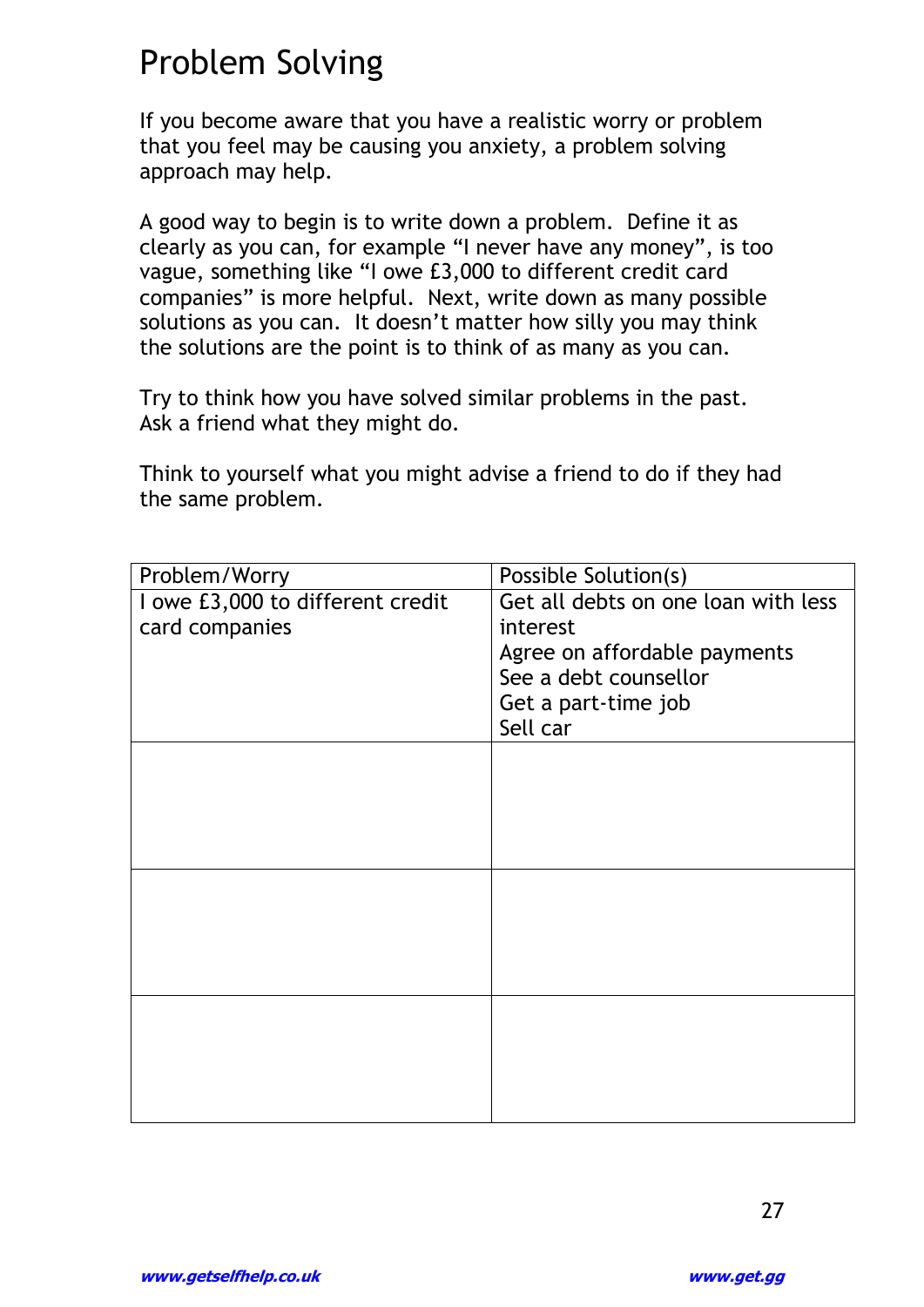Choose what seem like the best solutions and write down all the steps it would take to achieve that solution, who might help? What might go wrong? Often it is helpful to think "what is the worst thing that could happen?" If you can think of a plan to cope with this, your anxiety might reduce.

This may be an exercise you wish to do with your keyworker.

| Possible Solution(s)  | Steps to achieve                          |
|-----------------------|-------------------------------------------|
| See a debt counsellor | Get number from telephone                 |
|                       | book                                      |
|                       | Phone and arrange an                      |
|                       | appointment                               |
|                       | Gather up all papers relating to<br>debts |
|                       | Organise someone to look after            |
|                       | children whilst at appointment            |
|                       |                                           |
|                       | Attend appointment with a<br>friend       |
|                       |                                           |
|                       |                                           |
|                       |                                           |
|                       |                                           |
|                       |                                           |
|                       |                                           |
|                       |                                           |
|                       |                                           |
|                       |                                           |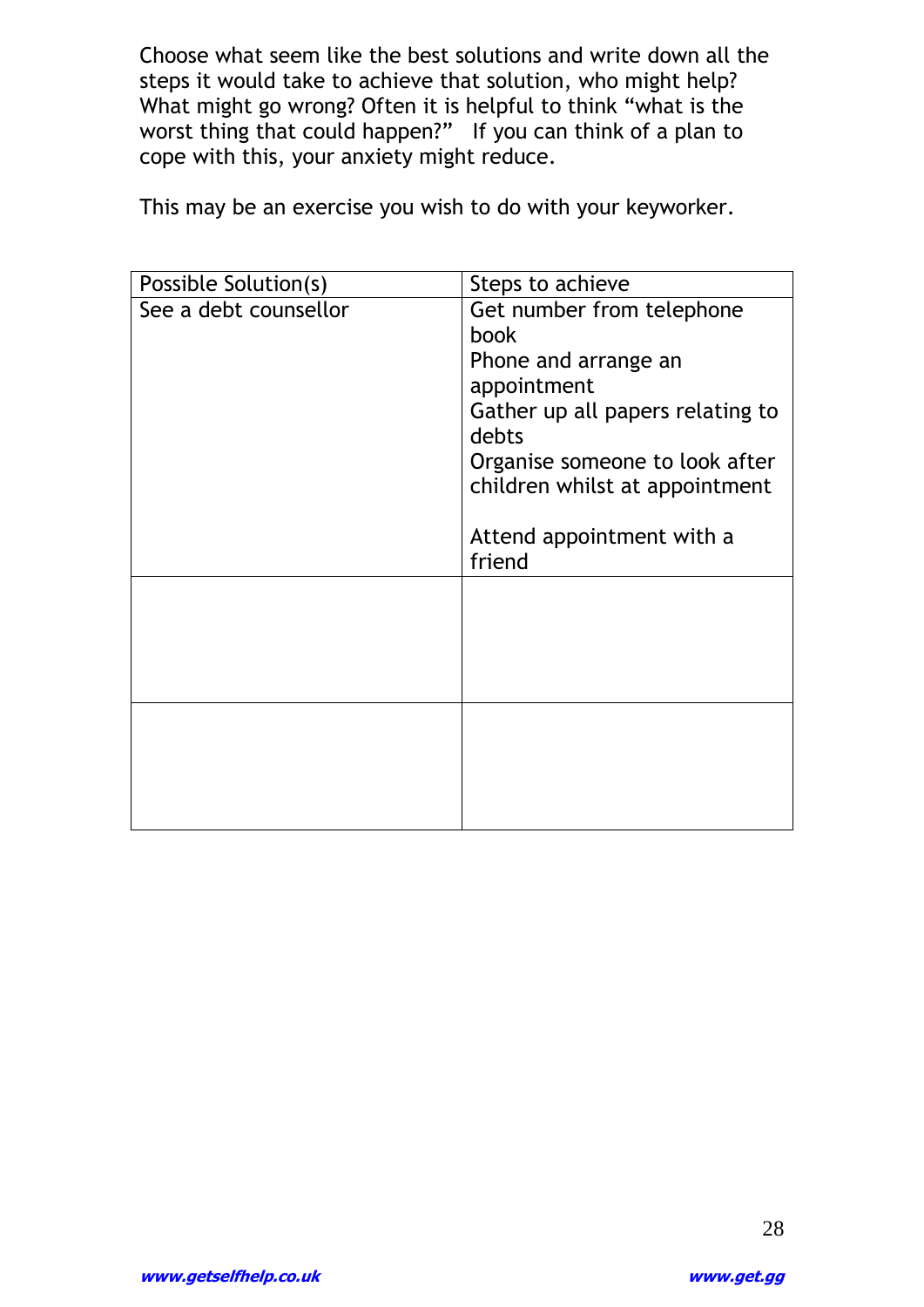## Relaxation

#### **A Moment for Myself**

Try to find time to relax at least once a day. Pick the same time each day if you can, so that relaxation becomes a natural part of your routine. Let people know not to call or visit you at this time. Find somewhere warm, comfortable and quiet to sit and contemplate. Play some music or light some candles to help create a mood of tranquillity. You might practise one of the relaxations techniques that follow or you might simply sit quietly and empty your mind of the events of the day.

In order to reduce the severity of physical symptoms it is useful to "nip them in the bud" by recognising the early signs of tension. Once you have noticed early signs you can prevent anxiety becoming too severe by using relaxation techniques.

Relaxation is a skill like any other which needs to be learned and takes time. The following exercises teach deep relaxation, and many people find it very helpful in reducing overall levels of tensions and anxiety.



You may find it helpful to get a friend or your keyworker to read the instructions to you. Don"t try too hard just let it happen.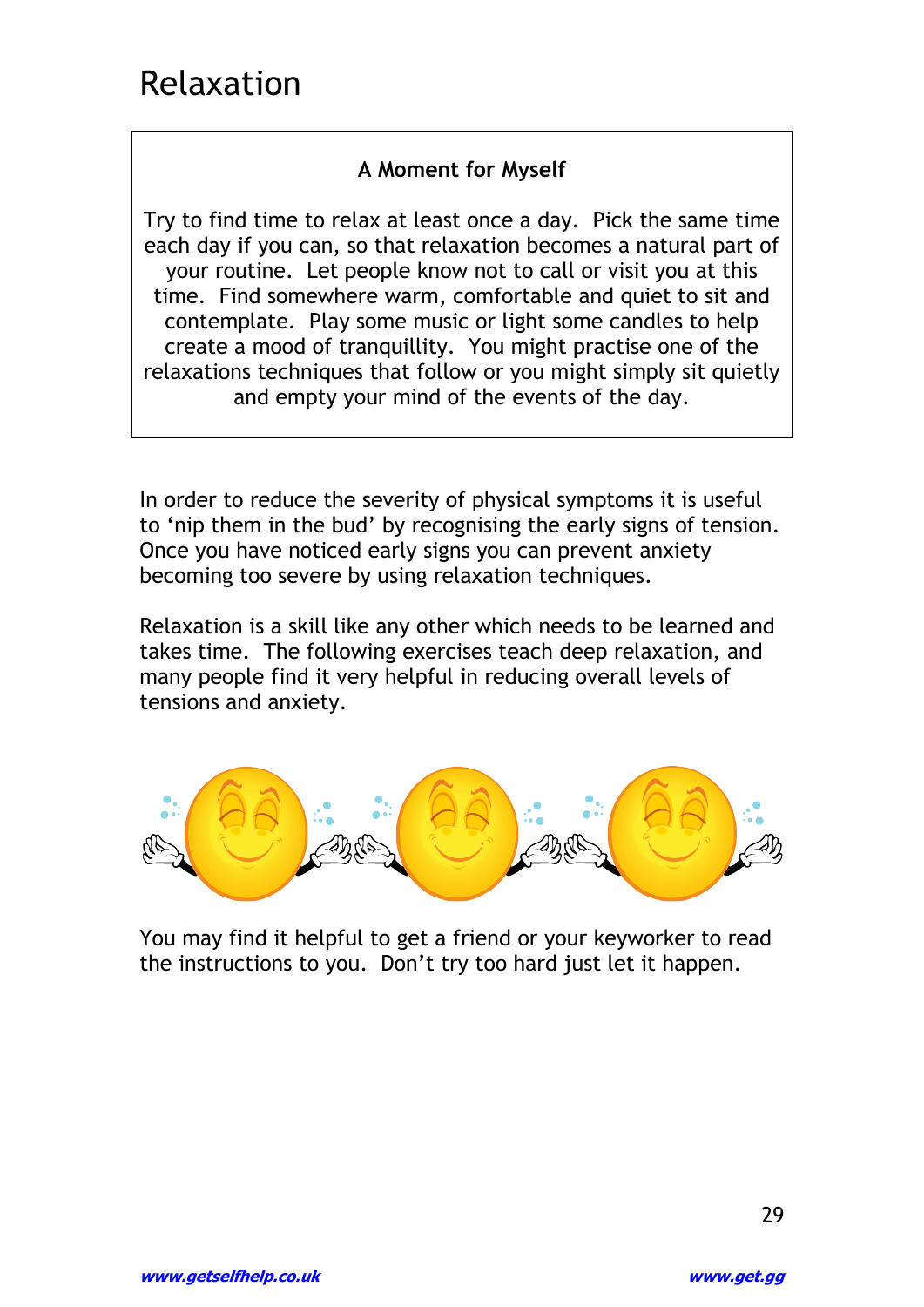#### **Deep Muscle Relaxation**

- Lie down, get comfortable and close your eyes.
- Concentrate on your breathing for a few minutes, breathing slowly and calmly; in two-three and out two-three. Say words "calm" and "relax" to yourself as you breathe out.
- Starting with your hands, breathe in and clench one fist tightly. Think about the tension this produces in the muscles of your hand and forearm. Study the tension for a few seconds and then breath out and relax your hand. Notice the difference between the tension and the relaxation. You might feel a slight tingling; this is the relaxation beginning to develop.
- Do the same with the other hand.
- Bend your elbows and tense your arms. Feel the tension especially in your upper arms. Remember, do this for a few seconds and then relax.
- Press your head back and roll it from side to side slowly. Feel how the tension moves. Then bring your head forward into a comfortable position.
- There are several muscles on your face but it is enough to just think about your forehead and jaw. First lower your eyebrows in a frown. Relax your forehead. You can also raise your eyebrows and then relax. Now clench your jaw, notice the difference when you relax.
- Take a deep breath, tense your chest and hold it for a few seconds, notice the tension then relax. Let your breathing return to normal.
- Tense your stomach muscles as tight as you can and relax.
- Squeeze your buttocks together and relax.
- Straighten your legs and bend your feet towards your face. Finish by wiggling your toes.

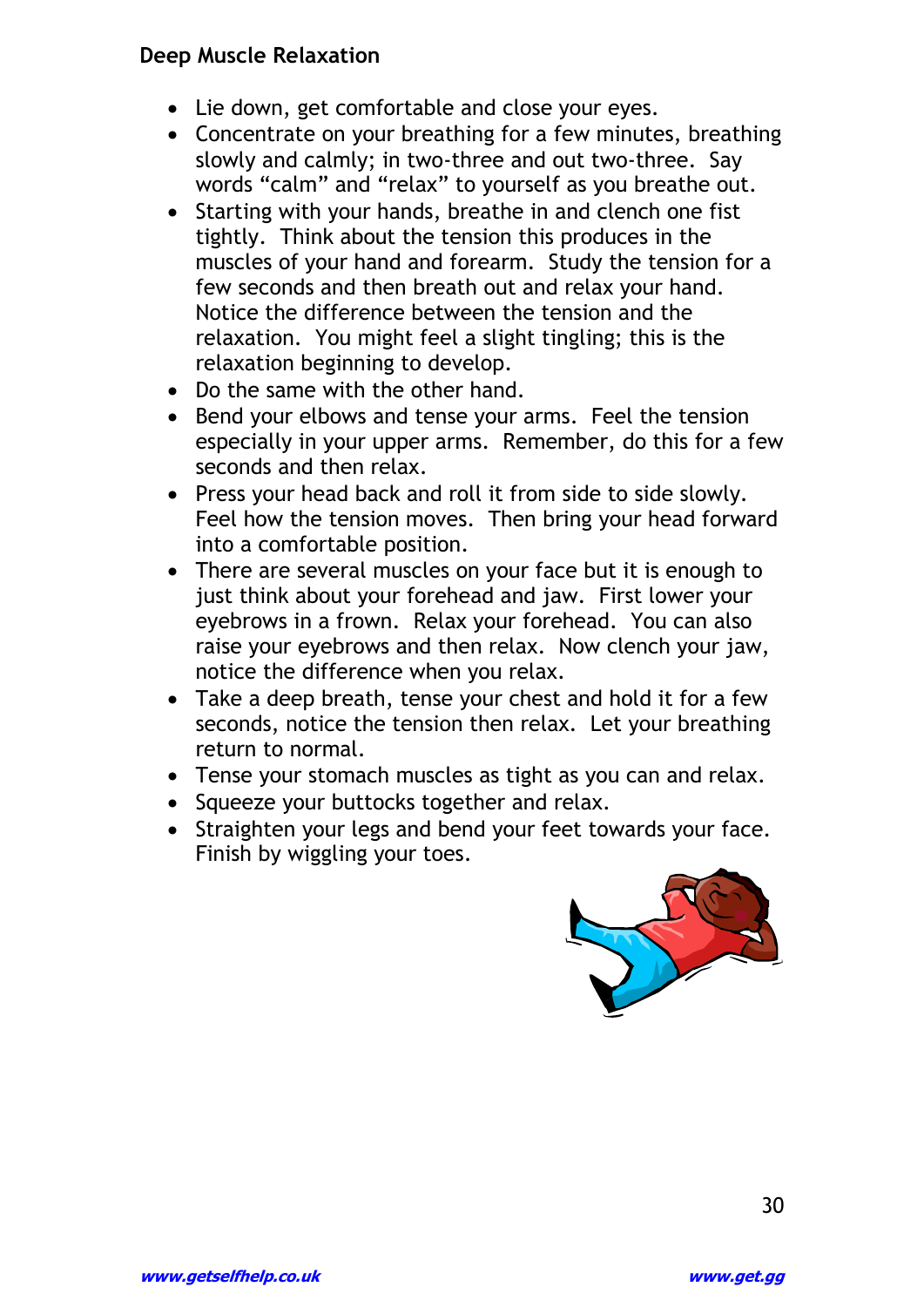#### **The Complete Breath**

- Remove your shoes, loosen your clothing and lie down on the floor with your eyes closed and your arms relaxed by your sides. Breathe in slowly through your nose and visualize your lungs expanding and filling with air as you do so. When you have reached your maximum lung capacity, hold your breath for a moment before exhaling slowly (through your nose) to empty your lungs fully.
- On the next in-breath keep the inhalation short (2-3 seconds) then gradually increase the length of every exhalation until it takes 7-8 seconds.
- Concentrate on keeping the air movement slow and continuous (don"t breathe out too quickly and then hold your breath for the end of the count before breathing in again). Continue for as long as you feel comfortable.

#### **Make Your Escape**

• Sit comfortably, close your eyes and take a few slow, deep breaths. In your mind"s eye visualize a brightly coloured hot-air balloon anchored to the ground.



- You look down, trying to work out how to take off and you see that the basket is weighed down by stones – these stones represent your everyday problems.
- You heave the stones over the side, one by one. The basket soon starts to wobble and before long the balloon begins to drift upwards. High up in the sky you feel free – spend a few moments imagining that you navigate in the gentle breeze under a worm welcoming sun



31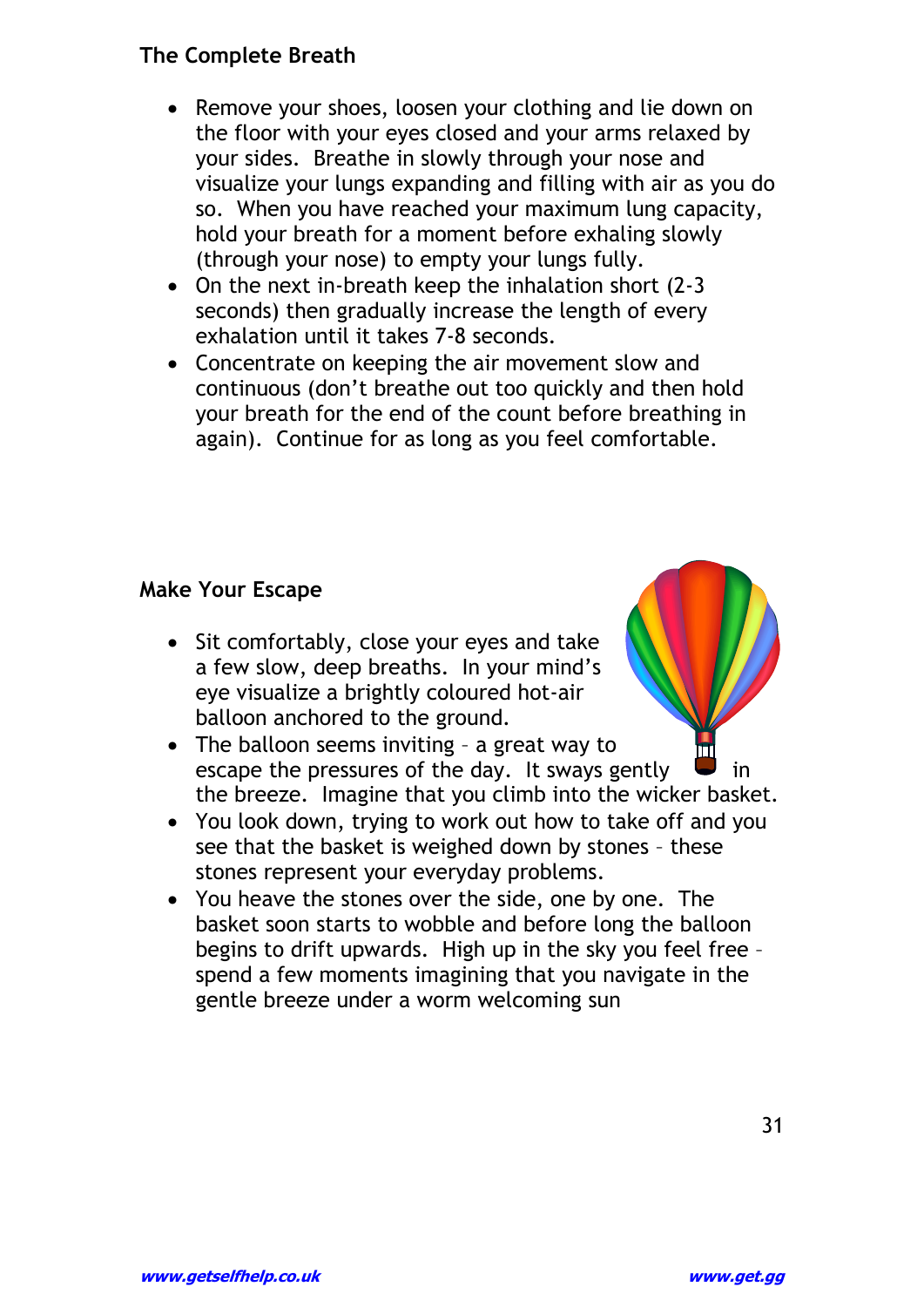#### **Visualization – Desert Island**

- Sit comfortably and close your eyes. Retreat in your mind to a small desert island with golden sand, turquoise sea and lush tropical trees.
- Use all of your senses to explore this imaginary world: feel the warm sun on your skin, the soft sand beneath your feet and the gentle breeze blowing through your hair. Revel in the vibrant flashes of red, yellow and orange in the birds and flowers; smell the scent of jasmine or the salty scent of the sea. What sounds can you hear?
- Delight in this scene until you feel calm. When you feel ready, gently bring your awareness back to the present.



#### **Visualization – Secret Garden**

• Sit comfortably in a quiet place with low lighting. Close your eyes and imagine your favourite colour – allow this colour to cover your whole field of vision.

 Now visualize a garden filled with plants and flowers – splashes of green with yellow, orange, red, pink and white.

Wisps of cloud float in a blue sky and golden sunlight filters down through the trees.

• Bring in your sense of smell and hearing. You can detect the scent of roses and honeysuckle in the air. In the background you hear the buzz of insects and the wind rustling in



the leaves, while birds chirrup and sing. Tune into these scents and sounds for a moment as you drift into a relaxed, meditative state.

 When you feel ready to do so let the image of the garden slowly fade from your mind and gently open your eyes.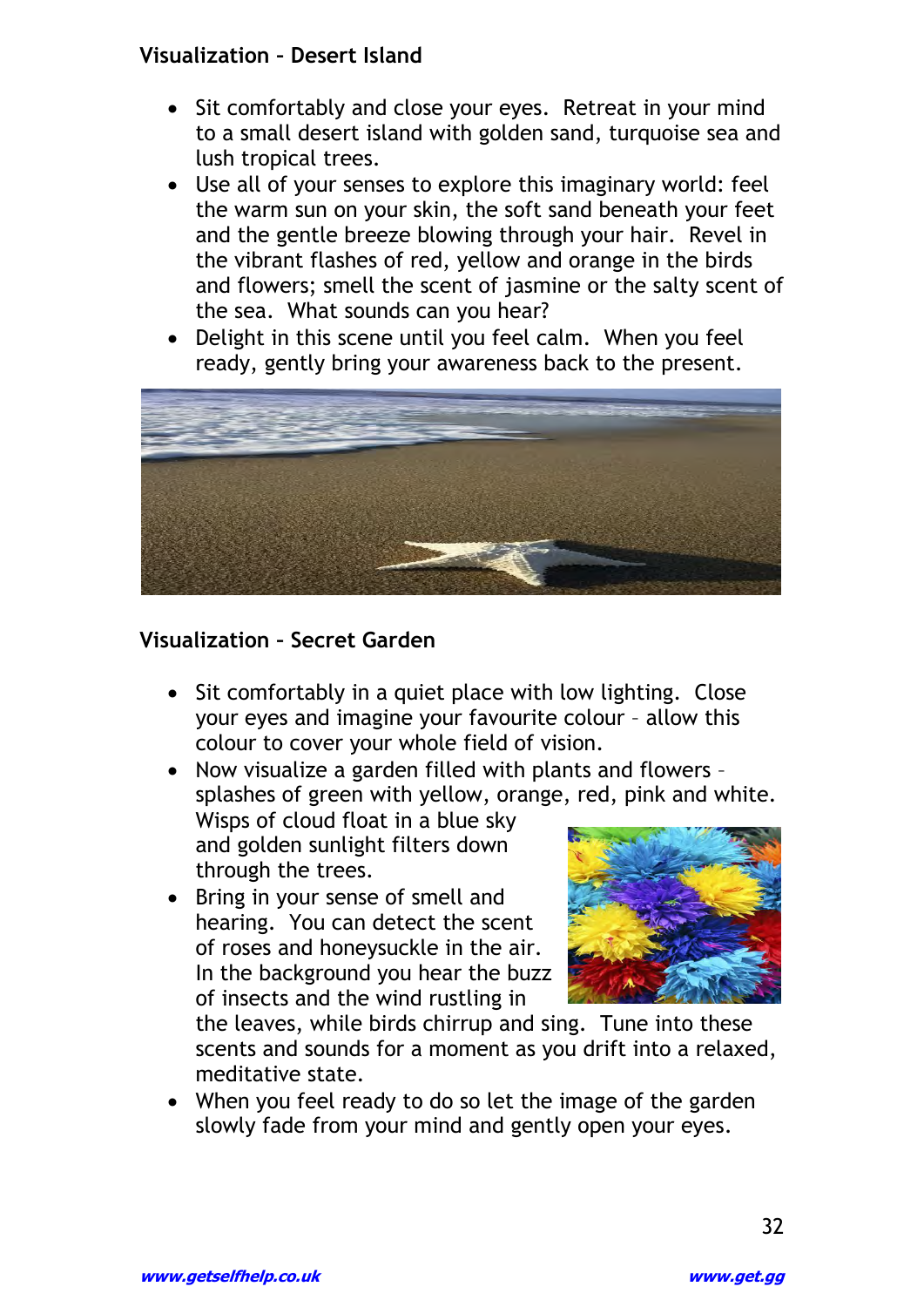# Sleep

Everyone needs sleep. It is almost important to your health and well-being as food. Although your body always makes sure you get enough sleep to survive, getting enough sleep to feel refreshed, alert and ready to face the day isn't so easy.

There are two types of sleep:

REM – when you dream and go over the day"s events NON-REM – when the body is resting and recharging We pass through cycles of these two types of sleep – every 90 minutes we have a period of REM sleep.



Some common myths about sleep:

People need an average of 8 hours sleep per night **FALSE** 

Different people need different amounts of sleep; some people can get by quite well of 5 hours, others need 10

> As you get older you need more sleep **FALSE**  The older you get the less sleep you need

If I don"t get enough sleep I will become ill **FALSE** 

Our bodies take as much sleep as they need – lack of sleep might make us feel uncomfortable but it won"t make us ill

If you don"t get to sleep in 30 minutes you should give up and take a sleeping tablet

#### **FALSE**

The use of sleeping tablets will only mask any bad sleeping habits you might develop

Virtually everyone who stops misusing substances will have some trouble with their sleep pattern. You may have a problem with getting off to sleep or that you are constantly aware during the night. This can make you feel irritable, bad-tempered and wornout. It may also affect your concentration and memory.

It is not surprising that many people become frustrated by sleeping problems and that it is a common cause of relapse. Sleep problems tend to develop over a long period but in time it should improve, although this can take several weeks. There is no quick solution to sleep problems but there are some strategies that you can use to improve your sleep pattern.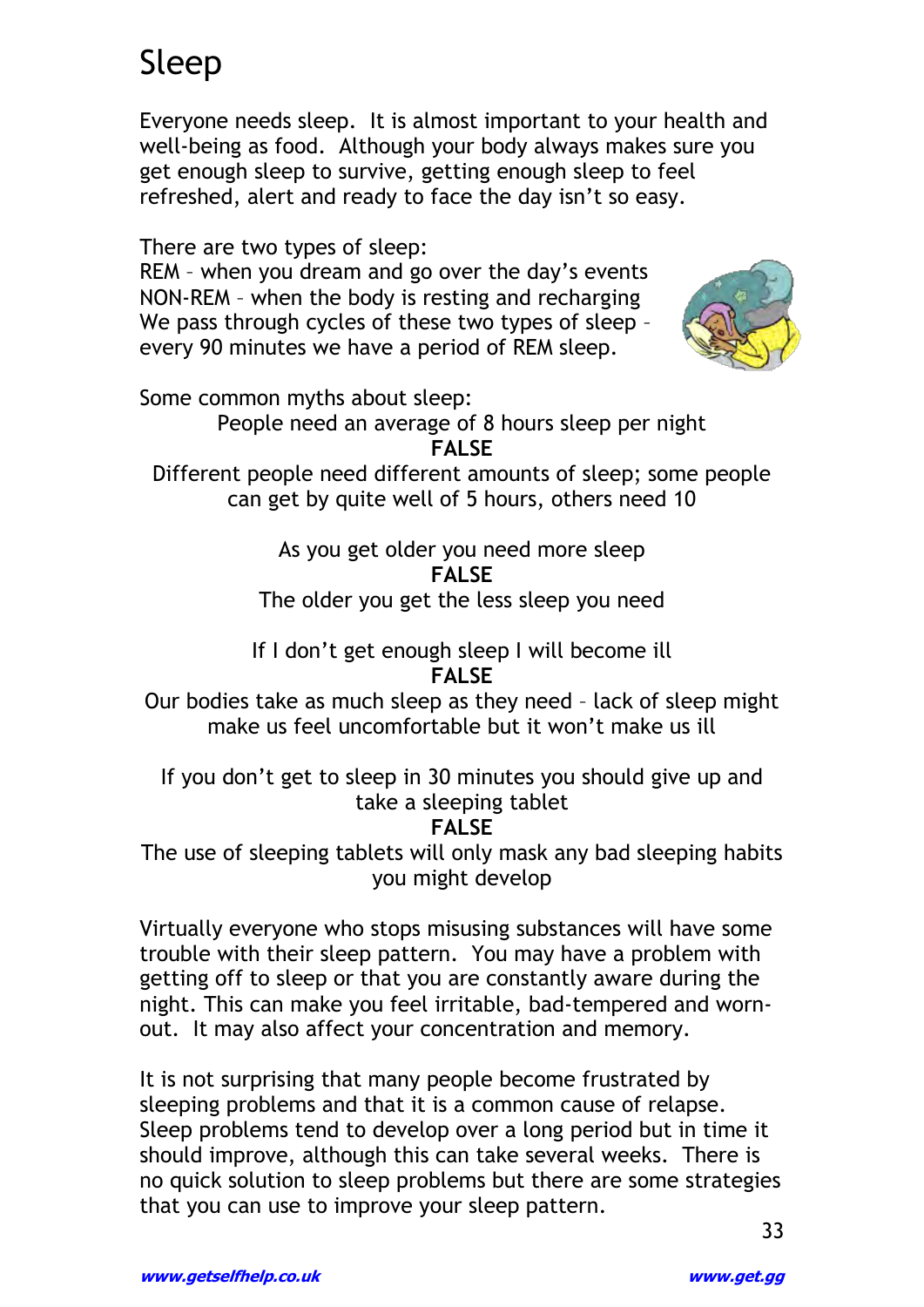## **Regulate you 'body clock'**

Your body clock is your body"s sense of whether it is time to be asleep or awake. Your body clock can be affected by things like going to bed in the early hours of the morning, getting up later in the day and sleeping during the day. Get into a routine - go to bed and get up at the same time each day. Avoid napping during the day. This may mean making fairly big changes to the way you organise your day and night. Getting into a routine that sets your body clock so you can sleep at night is a really important part of sorting out sleep problems.

#### **Check your sleeping arrangements**

Think about comfort, temperature, light and noise levels.

## **Learn to de-stress before bed**

Dismiss nagging thoughts by writing them down. Have a warm bath, practise a relaxation technique, or listen to a relaxation tape (but don"t read or watch TV in bed).

#### **Don't eat late**

Avoid rich, spicy or sugar-rich foods, red meat and cheese. Choosing wholemeal, low-fat, magnesium-rich foods (green salads, broccoli, nuts and seeds) may encourage sleep, as may drinking hot milk.

## **Get enough exercise**

Fit people sleep better.

## **Don't toss and turn**

If you can"t sleep, get up after 30 minutes and go through your relaxation routine. Repeat this as often as you need to.

## **Avoid nicotine and caffeine**

Both are stimulant drugs and they increase your heart rate and release adrenaline. Although many smokers feel that cigarettes calm them down, nicotine does not have any sedating effect – it only feels calming because it relieves nicotine withdrawal symptoms.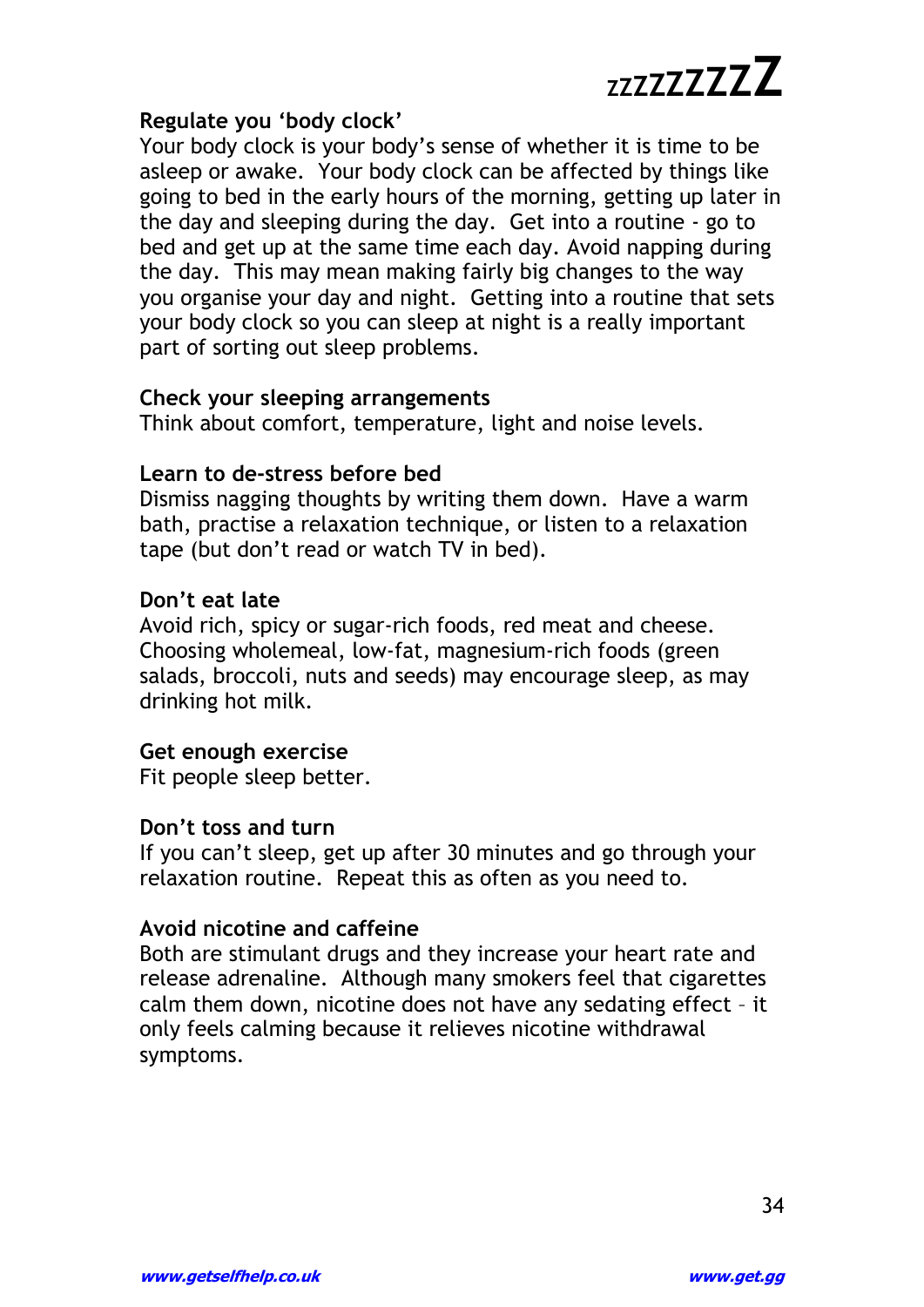## Self-Esteem

We tend to go through life evaluating ourselves and others according to a scale or worth. The idea of self esteem is the amount of value that we consider we are worth. These values vary from person to person. Whilst we might rate ourselves as being of little value, others might rate us much higher. If we get into the habit of thinking negatively about ourselves then low self esteem or placing little value on ourselves is the result.

Low self esteem can be a result of negative life experiences, particularly when we"re young and most vulnerable. These experiences may include being criticised or judged negatively such as from a parent or school bullies. As adults abusive relationships and very stressful life events can also cause low self esteem.

Low self esteem can stay low because of our self-critical thoughts which can be triggered by criticism or perceived criticism (even if none is intended we believe we are being criticised).

Low self-esteem can affect our emotions, thoughts and behaviours. We can think "I'm so stupid", "It's my fault", "I'm not good enough". We can try to please others, get defensive when we believe we're being criticised. We can be shy and passive around others, avoid situations and people and neglect or abuse ourselves.



The above illustrates of how this thoughts and behaviours can keep our self-esteem low.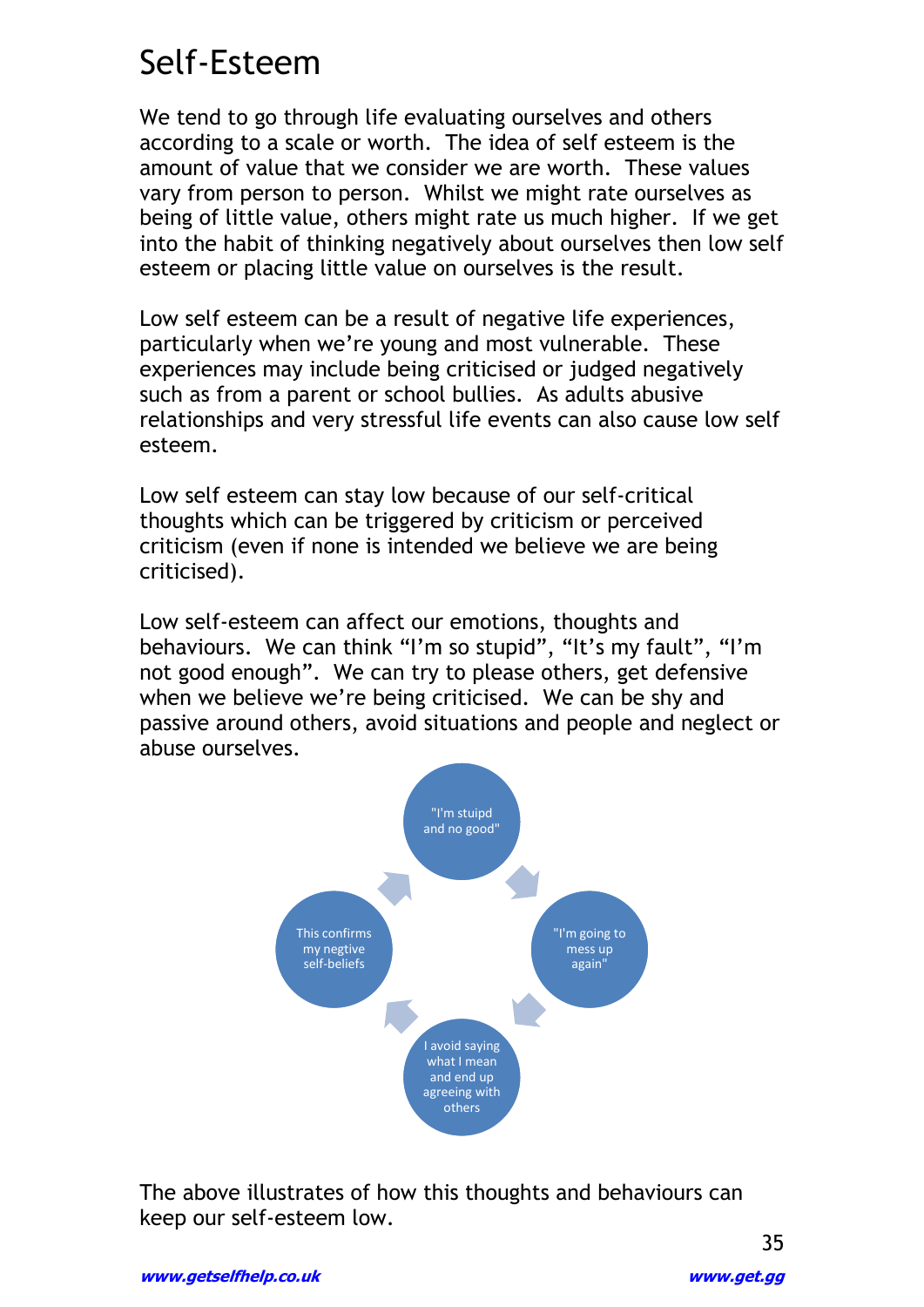## Your Self-Esteem

 $\overline{a}$ 

Take a few minutes to write down a short description of yourself.

How did you describe yourself? What words did you use? Is your description of yourself generally positive, balanced or negative? What value did you place on yourself or aspects of yourself? Is that value positive, balanced or negative?



Take some time to discuss that above with your keyworker.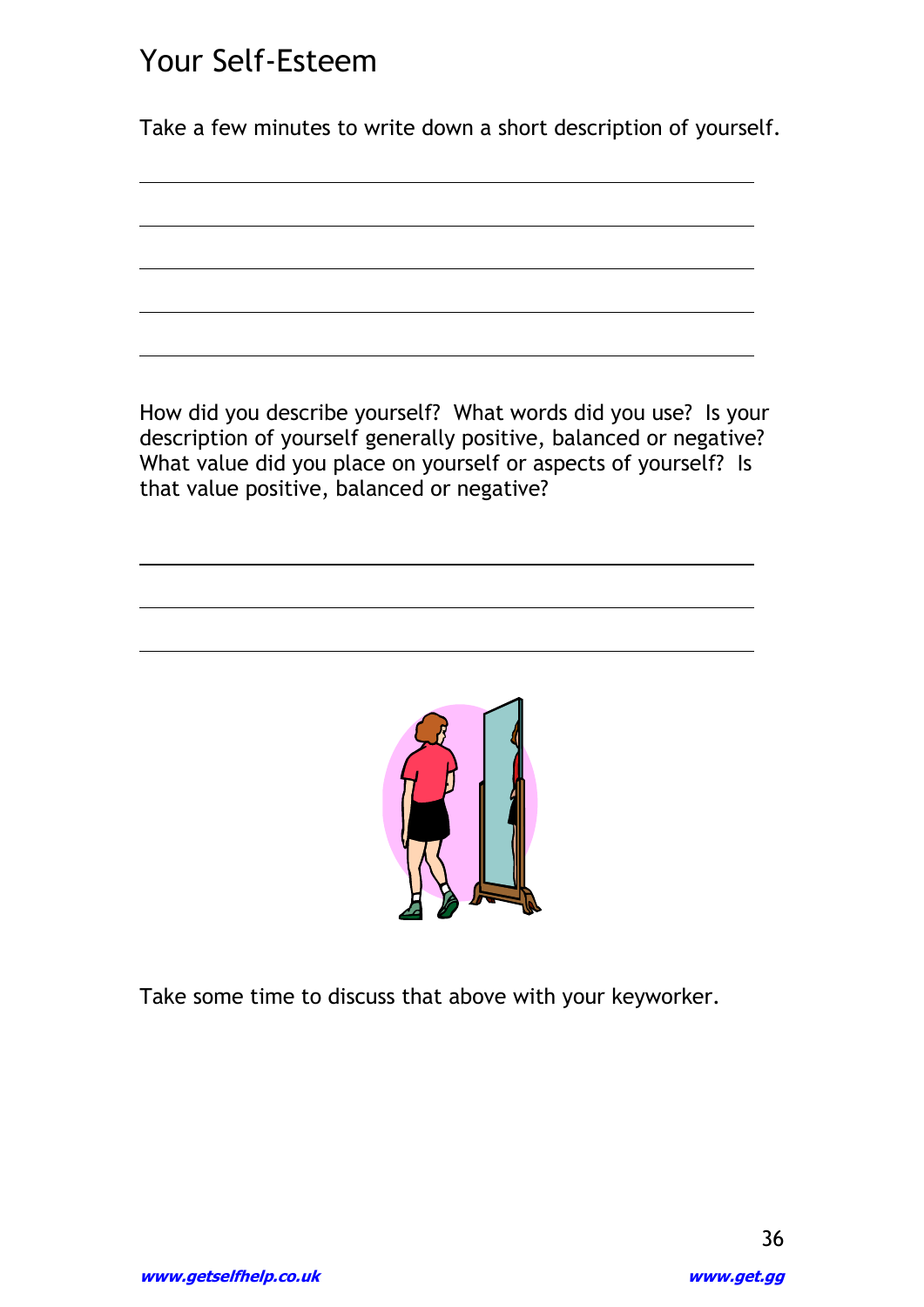## Challenge your negative thoughts

Jot down some negative thoughts you have about yourself in the first box and then use the next box to identify thoughts to challenge them. You may wish to do the first few with your keyworker then the rest on your own.

| <b>Negative Thought</b>          | <b>Challenge</b>                      |
|----------------------------------|---------------------------------------|
| I am just not good enough.       | I am not perfect. Like everyone       |
|                                  | else. I am good at some things and    |
|                                  | not so good at others.                |
| I'm hopeless at everything. I'll | Just take one step at a time. Totally |
| never sort myself out like this. | condemning myself is nonsense. I've   |
|                                  | overcome more difficult problems      |
|                                  | than this.                            |
|                                  |                                       |
|                                  |                                       |
|                                  |                                       |
|                                  |                                       |
|                                  |                                       |
|                                  |                                       |
|                                  |                                       |
|                                  |                                       |
|                                  |                                       |
|                                  |                                       |
|                                  |                                       |
|                                  |                                       |
|                                  |                                       |
|                                  |                                       |
|                                  |                                       |
|                                  |                                       |
|                                  |                                       |
|                                  |                                       |
|                                  |                                       |
|                                  |                                       |
|                                  |                                       |
|                                  |                                       |
|                                  |                                       |
|                                  |                                       |
|                                  |                                       |
|                                  |                                       |
|                                  |                                       |
|                                  |                                       |
|                                  |                                       |
|                                  |                                       |
|                                  |                                       |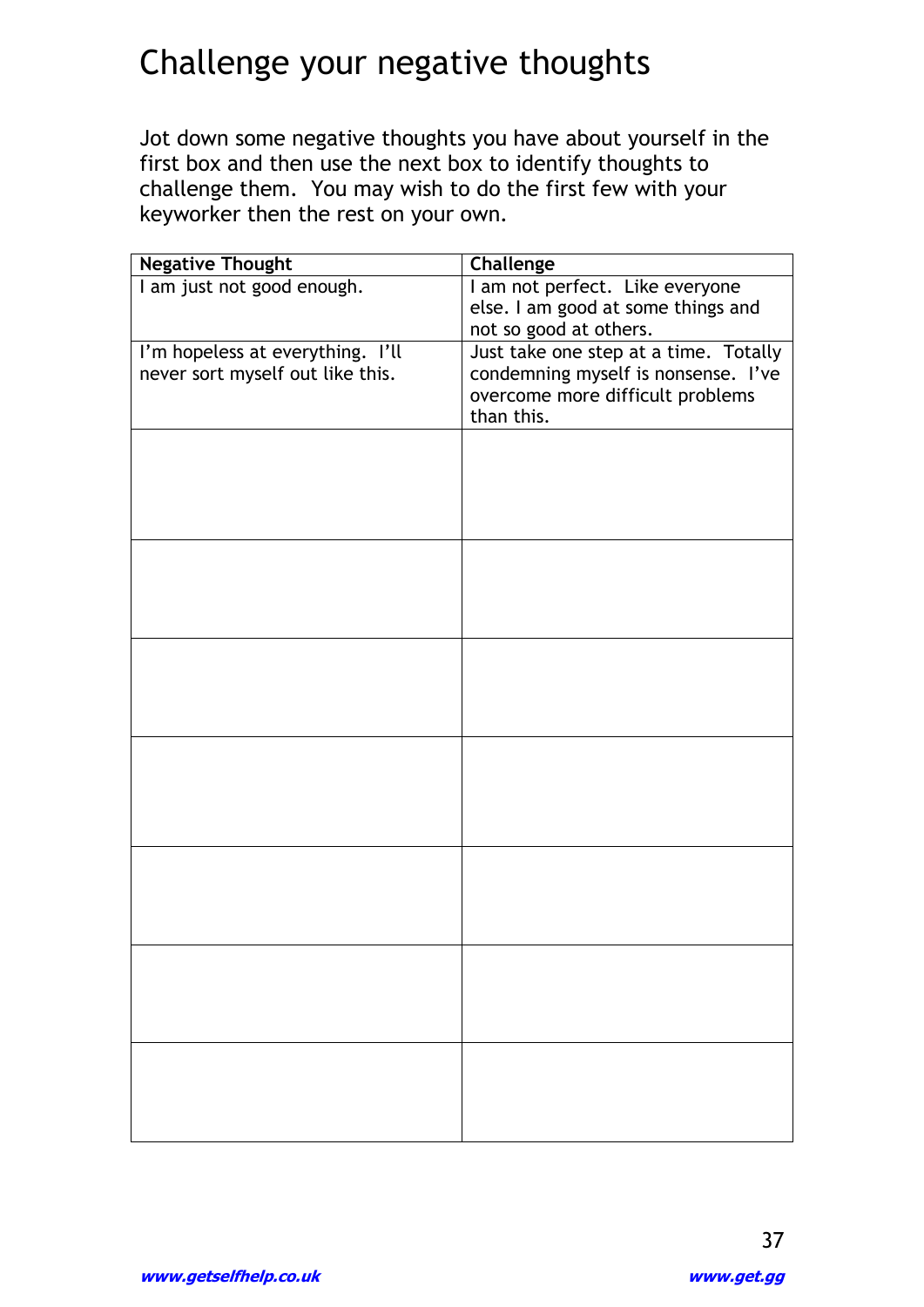# Making Changes

Doing things differently:

- Communicate with others assertively;
- Set achievable and realistic goals when you achieve them congratulate and treat yourself and allow others to congratulate you;
- Accept compliments say thank you and smile;
- Act the person you want to be play the role for long enough and you become that person;
- Visualise positive change;
- Look after yourself eat healthily, exercise, do more things you enjoy doing;
- Stand, walk and talk confidently;
- Change your image hair, clothes, make-up;
- Take up a new hobby or interest;
- Learn a new skill;
- Reward yourself for achievements and successes however small;
- Thank others show your appreciation and others will appreciate you;
- Do things for others help someone out it makes us feel better about ourselves;
- $\bullet$  If you can do something well, let others notice when they notice your work, so their opinion of you will be raised which in turn raises your own self-esteem.

#### Think differently:

STOP! Pause, take a breath, and ask yourself:

- What am I reacting to? What have I been thinking about here?
- Is that 'internal critic' operating again?
- Am I looking at things through those gloomy specs again? IS there another way of looking at it?
- Am I getting things out of proportion?
- How important is this really? How important will it be in 6 months time?
- Am I expecting something from myself that is unrealistic?
- What's the worst (and best) that could happen? What's the most likely to happen?
- What would I think about someone else in this situation?
- Am I spending time fixed about the past or worrying about the future? What could I do right now that would help me feel better?

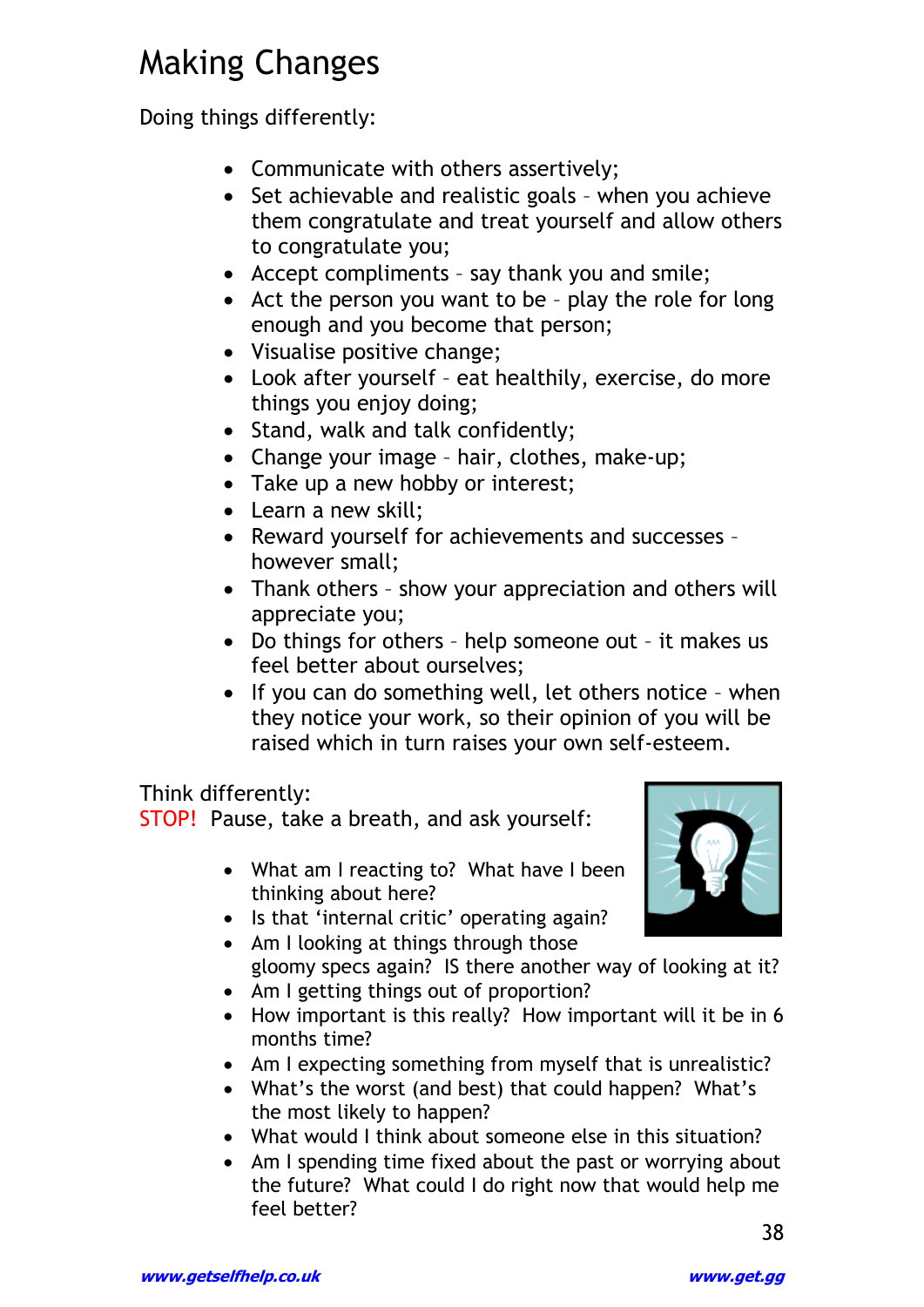## Unmet Needs… do you have any?



As human beings we all have various needs; from basic (food and water) to social (being part of a family and having relationships) and emotional (good self-esteem and confidence). When these needs are not met the person is unfilled and unhappy. A man called Abraham Maslow undertook lots of studies on this subject and developed a theory 'Maslow's Hierarchy of Needs'. Maslow believed that we all have needs and they need to be meet in a particular order. He represented his theory in the shape of a pyramid.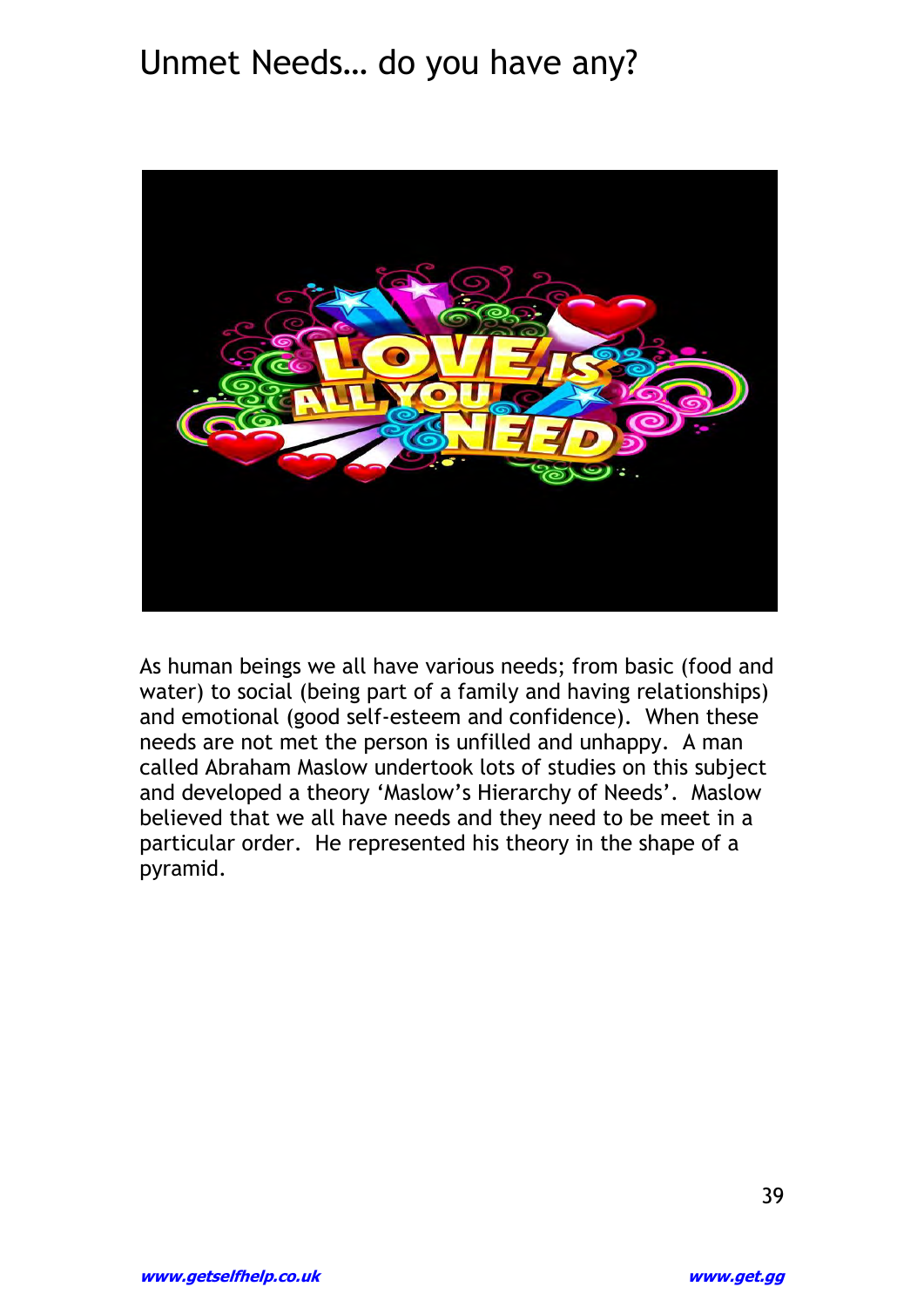

acceptance

#### ESTEEM

Self-esteem, confidence, achievement, respect of others, respect from others

#### SOCIAL NEEDS

Friendship, family, relationship, **intimacy** 

#### SAFETY NEEDS

Good health, financial security, shelter

#### BASIC NEEDS Breathing, food, water, sleep

40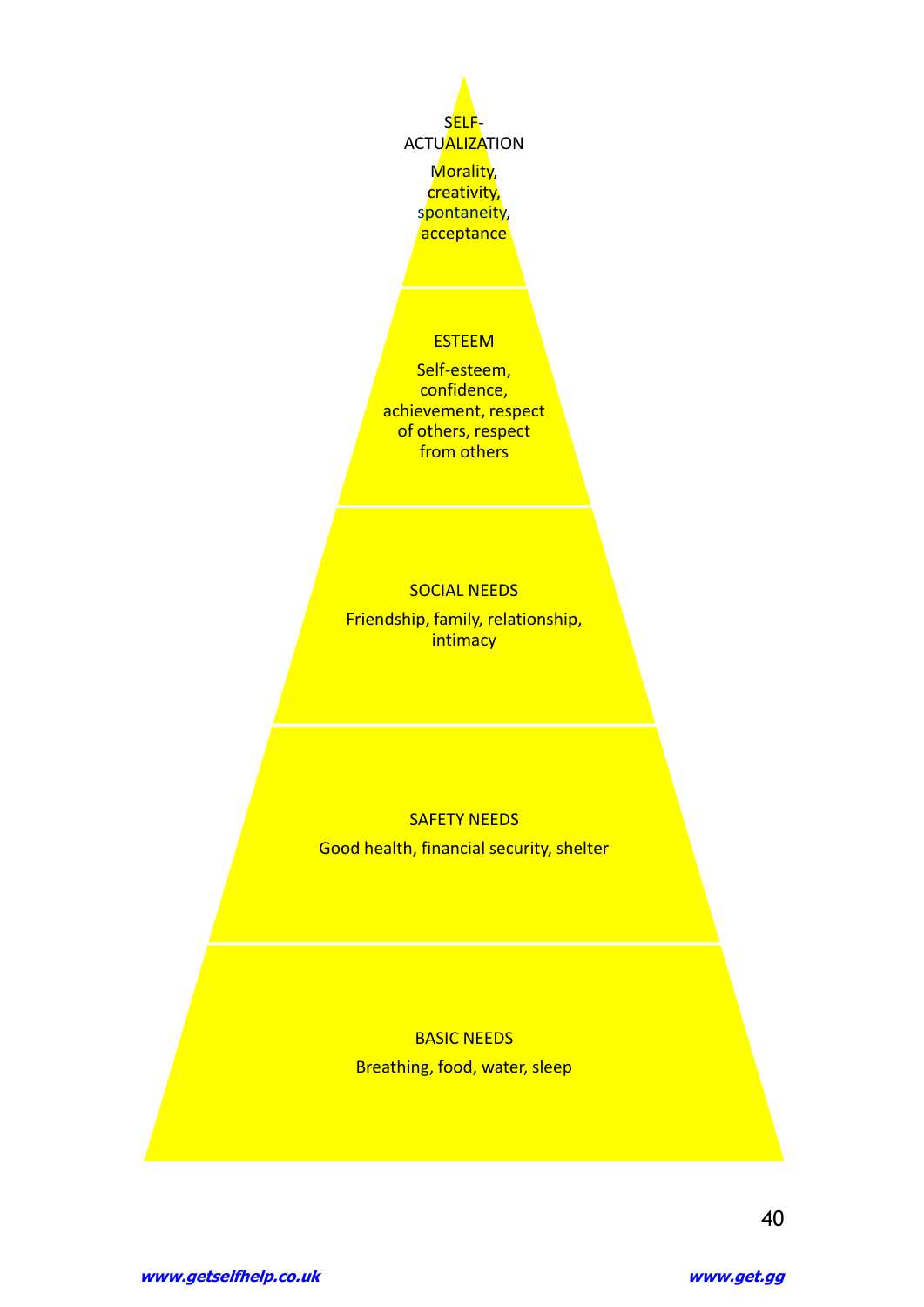Often when people misuse drugs or alcohol they are somehow trying to fulfill an unmet need. To give them confidence in social situations, for example or to make themselves feel better. Would this apply to you? Take a moment to think if you fulfiled any of your needs through alcohol or drugs. List them below.

 $\overline{a}$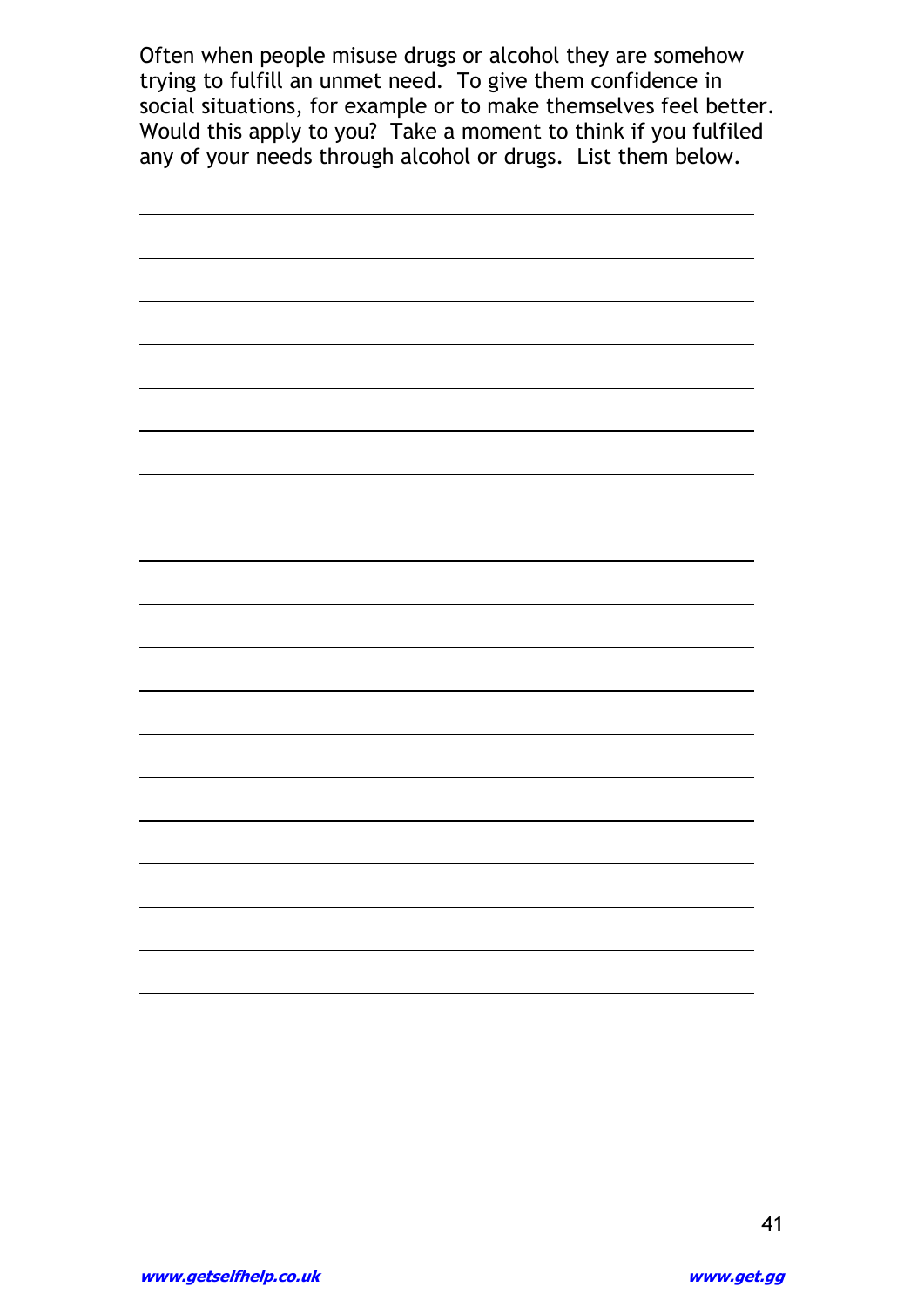You may wish to do this exercise individually or with your keyworker. Answer the following questions – can you say yes to any of them?

Do you have people in your life who are important to you and to whom you are important to? Do you feel secure in your home life, work life, environment? Do you feel you receive enough attention? Do you think you give other people enough attention? Do you feel in control of your life most of time? Do you feel part of the wider community? Can you get privacy when you need it? Do you have a least one close friend? Do you have an intimate relationship in your life? Do you feel an emotional connection to others? Are you achieving things in your life that you are proud of? Do you feel competent in at least one major area in your life? Are you mentally and/or physically stretched in ways which give you a sense of meaning and purpose?

Take some time to identify any unmet needs you may have, thinking about the questions and the pyrimid above.

How might you fulfil the needs now?

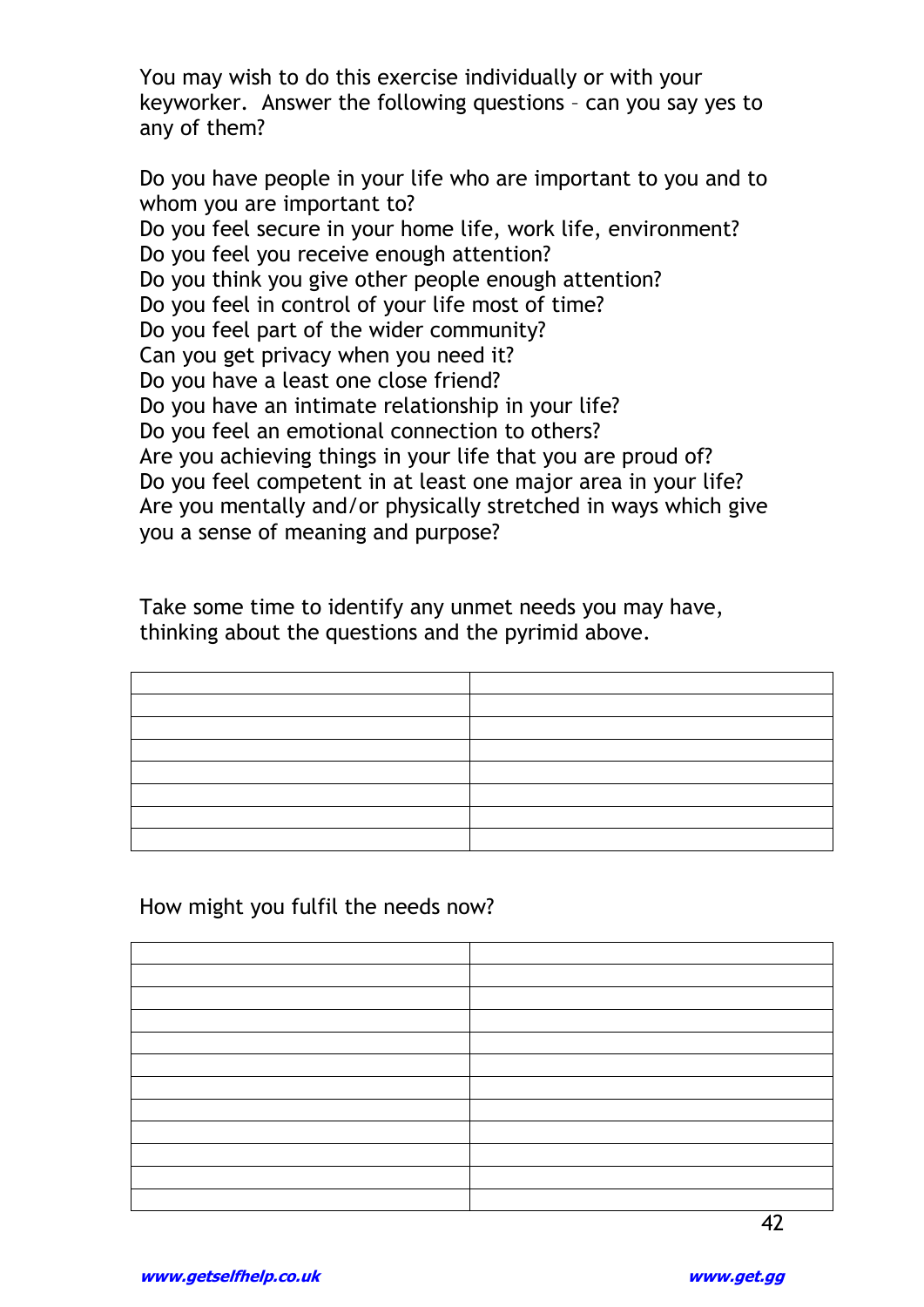## Life Goals

It is always useful to have 'goals' about what you want from your life. Whether these are around relationships, work, housing, money or anything else you want to achieve.

Take some time to write down any goals you wish to reach and how you can achieve them.

Once you have done this, meet with your keyworker to discuss.



| How can you do this/get<br>there? |
|-----------------------------------|
|                                   |
|                                   |
|                                   |
|                                   |
|                                   |
|                                   |
|                                   |
|                                   |
|                                   |
|                                   |
|                                   |
|                                   |
|                                   |
|                                   |
|                                   |
|                                   |